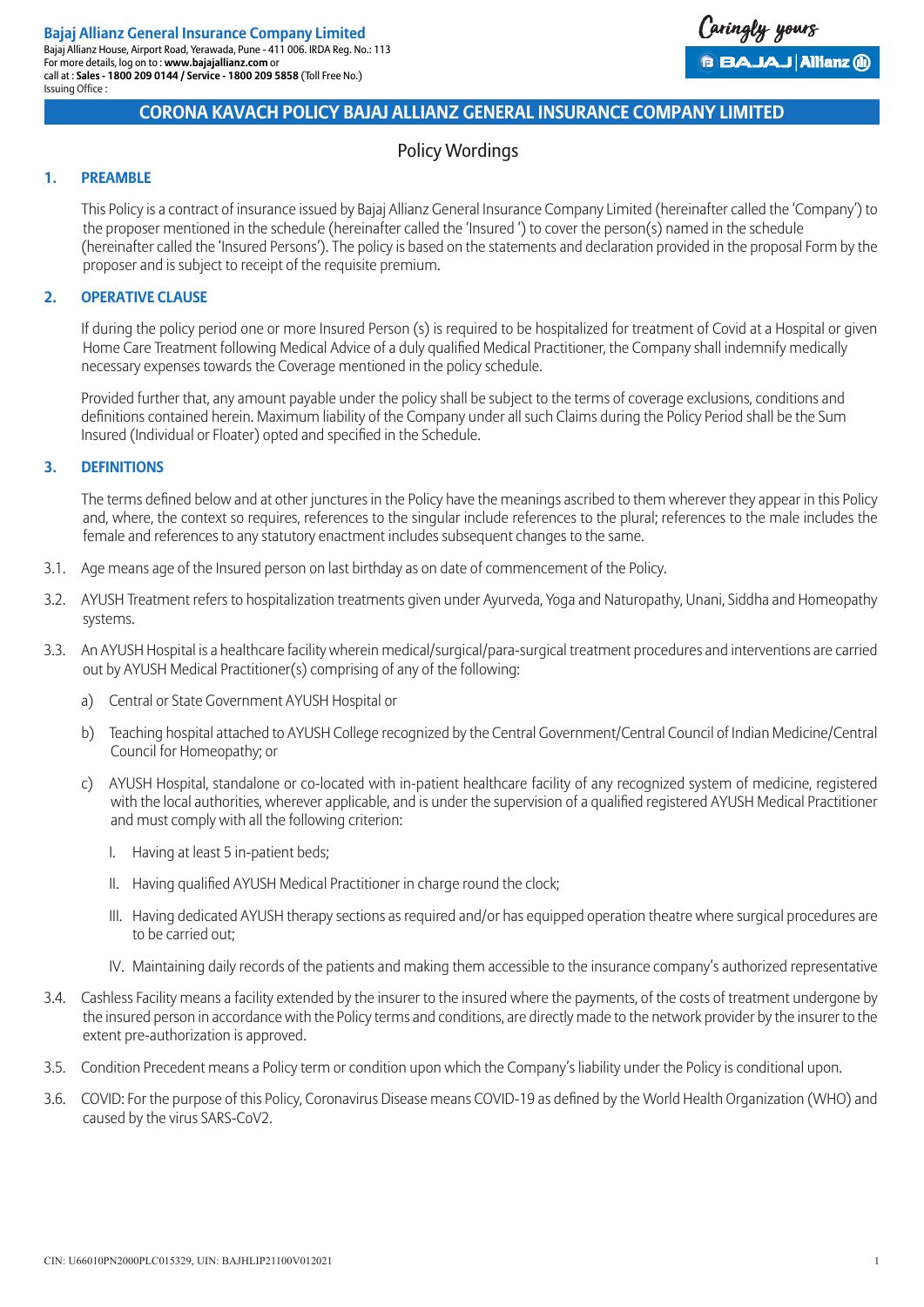

- 3.7. Day Care Treatment means medical treatment, and/or surgical procedure which is:
	- I. Undertaken under general or local anesthesia in a hospital/day care centre in less than twenty-four hours because of technological advancement, and
	- II. Which would have otherwise required a hospitalization of more than twenty-four hours.
	- III. Treatment normally taken on an out-patient basis is not included in the scope of this definition.
- 3.8. Disclosure to information norm: The policy shall be void and all premiums paid thereon shall be forfeited to the Company in the event of misrepresentation, mis-description or non-disclosure of any material fact by the policyholder.
- 3.9. Emergency Care: Emergency care means management for an illness or injury which results in symptoms which occur suddenly and unexpectedly, and requiresimmediate care by a medical practitioner to prevent death orseriouslong term impairment of the insured person's health.
- 3.10. Family means, the Family that consists of the proposer and any one or more of the family members as mentioned below:
	- i. Legally wedded spouse.
	- ii. Parents and Parents-in-law.
	- iii. Dependent Children (i .e. natural or legally adopted) between the day 1 of age to 25 years. If the child above 18 years of age is financially independent, he or she shall be ineligible for coverage.
- 3.11. Health care worker for the purpose of this policy shall mean doctors, nurses, midwives, dental practitioners and other health professionals including laboratory assistants, pharmacists, physiotherapists, technicians and people working in hospitals.
- 3.12. Home Care Treatment means treatment availed by the Insured Person at home for Covid on positive diagnosis of Covid in a Government authorized diagnostic Centre, which in normal course would require care and treatment at a hospital but is actually taken at home provided that:
	- a) The Medical practitioner advices the Insured person to undergo treatment at home.
	- b) There is a continuous active line of treatment with monitoring of the health status by a medical practitioner for each day through the duration of the home care treatment.
	- c) Daily monitoring chart including records of treatment administered duly signed by the treating doctor is maintained.
- 3.13. Hospital means any institution established for in-patient care and day care treatment of disease/ injuries and which has been registered as a hospital with the local authorities under the Clinical Establishments (Registration and Regulation) Act, 2010 or under the enactments specified under Schedule of Section 56( 1) of the said Act, OR complies with all minimum criteria as under:
	- I. has qualified nursing staff under its employment round the clock
	- II. has at least ten inpatient beds, in those towns having a population of less than ten lakhs and fifteen inpatient beds in all other places;
	- III. has qualified medical practitioner(s) in charge round the clock;
	- IV. has a fully equipped operation theatre of its own where surgical procedures are carried out
	- V. maintains daily records of patients and shall make these accessible to the Company's authorized personnel.

 For the purpose of this policy any other set-up designated by the Government as hospital for the treatment of Covid shall also be considered as hospital.

- 3.14. Hospitalization means admission in a hospital for a minimum period of twenty-four (24) hours consecutive 'In-patient care' provided it will not include procedures/ treatments, where such admission could be for a period of less than twenty-four (24) consecutive hours.
- 3.15. In-Patient Care means treatment for which the insured person has to stay in a hospital for more than 24 hours for a covered event.
- 3.16. Insured Person means person(s) named in the schedule of the Pol icy.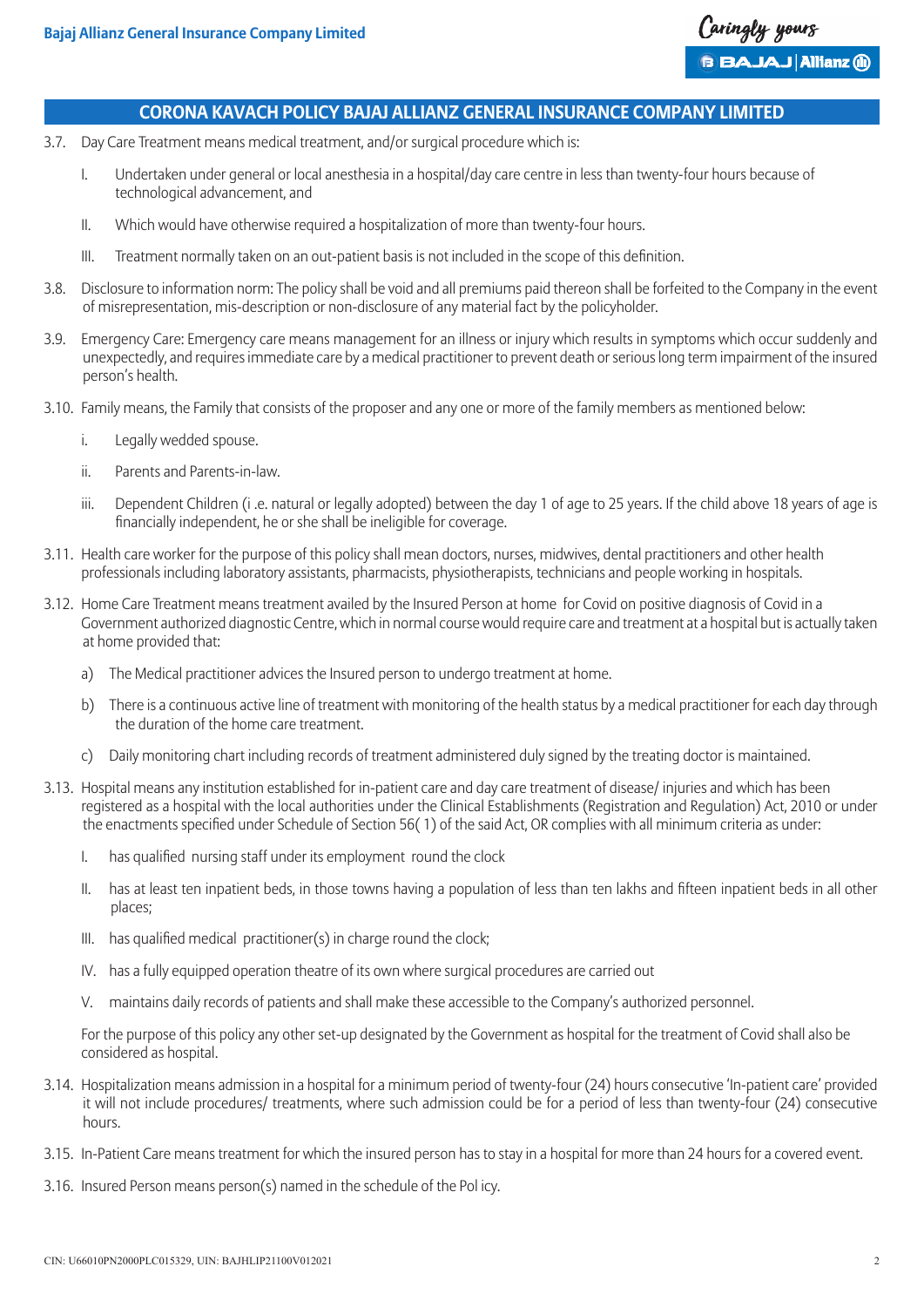

- 3.17. Intensive Care Unit means an identified section, ward or wing of a hospital which is under the constant supervision of a dedicated medical practitioner(s), and which is specially equipped for the continuous monitoring and treatment of patients who are in a critical condition, or require life support facilities andwhere the level of care and supervision is considerably more sophisticated and intensive than in the ordinary and other wards.
- 3.18. ICU (Intensive Care Unit) Charges means the amount charged by a Hospital towards ICU expenses on a per day basis which shall include the expenses for ICU bed, general medical support services provided to any ICU patient including monitoring devices, critical care nursing and intensivist charges.
- 3.19. Medical Advice means any consultation or advice from a Medical Practitioner including the issue of any prescription or follow up prescription.
- 3.20. Medical Expenses means those expenses that an insured person has necessarily and actually incurred for medical treatment on account of illness or accident on the advice of a medical practitioner, as long as these are no more than would have been payable if the insured person had not been insured and no more than other hospitals or doctorsin the same locality would have charged for the same medical treatment.
- 3.21. Medical Practitioner means a person who holds a valid registration from the Medical Council of any state or Medical Council of India or Council for Indian Medicine or for Homeopathy set up by the Government of India or a State Government and isthereby entitled to practice medicine within its jurisdiction; and is acting within the scope and jurisdiction of the license.
- 3.22. Medically Necessary Treatment means any treatment, tests, medication, or stay in hospital or part of a stay in hospital which
	- I. is required for the medical management of illness or injury suffered by the insured:
	- II. must not exceed the level of care necessary to provide safe, adequate and appropriate medical care in scope, duration, or intensity;
	- III. must have been prescribed by a medical practitioner;
	- IV. must conform to the professional standards widely accepted in international medical practice or by the medical community in India.
- 3.23. Network Provider means hospitals enlisted by insurer, TPA or jointly by an insurer and TPA to provide medical services to an insured by a cashless facility.
- 3.24. Non- Network Provider means any hospital that is not part of the network.
- 3.25. Notification of Claim means the process of intimating a claim to the Insurer or TPA through any of the recognized modes of communication.
- 3.26. Out-Patient (OPD) Treatment means treatment in which the insured visits a clinic/hospital or associated facility like a consultation room for diagnosis and treatment based on the advice of a medical practitioner. The insured is not admitted as a day care or in-patient
- 3.27. Pre-hospitalization Medical Expenses means medical expenses incurred during the period of 15 days preceding the hospitalization/ home care treatment of the Insured Person, provided that:
	- I. Such Medical Expenses are incurred for the same condition for which the Insured Person's Hospitalization/home care treatment was required, and
	- II. The In-patient Hospitalization claim/home care treatment claim for such hospitalization/home care treatment is admissible by the Insurance Company.
- 3.28. Post-hospitalization Medical Expenses means medical expenses incurred during the period of 30 days immediately after the insured person is discharged from the hospital/ completion of home care treatment provided that:
	- I. Such Medical Expenses are for the same condition for which the insured person's hospitalization / home care treatment was required, and
	- II. The inpatient hospitalization/home care treatment claim for such hospitalization/home care treatment is admissible by the Insurance Company.
- 3.29. Policy means these Policy wordings, the Policy Schedule and any applicable endorsements or extensions attaching to or forming part thereof. The Policy contains details of the extent of cover available to the Insured person, what is excluded from the cover and the terms & conditions on which the Policy is issued to the Insured person.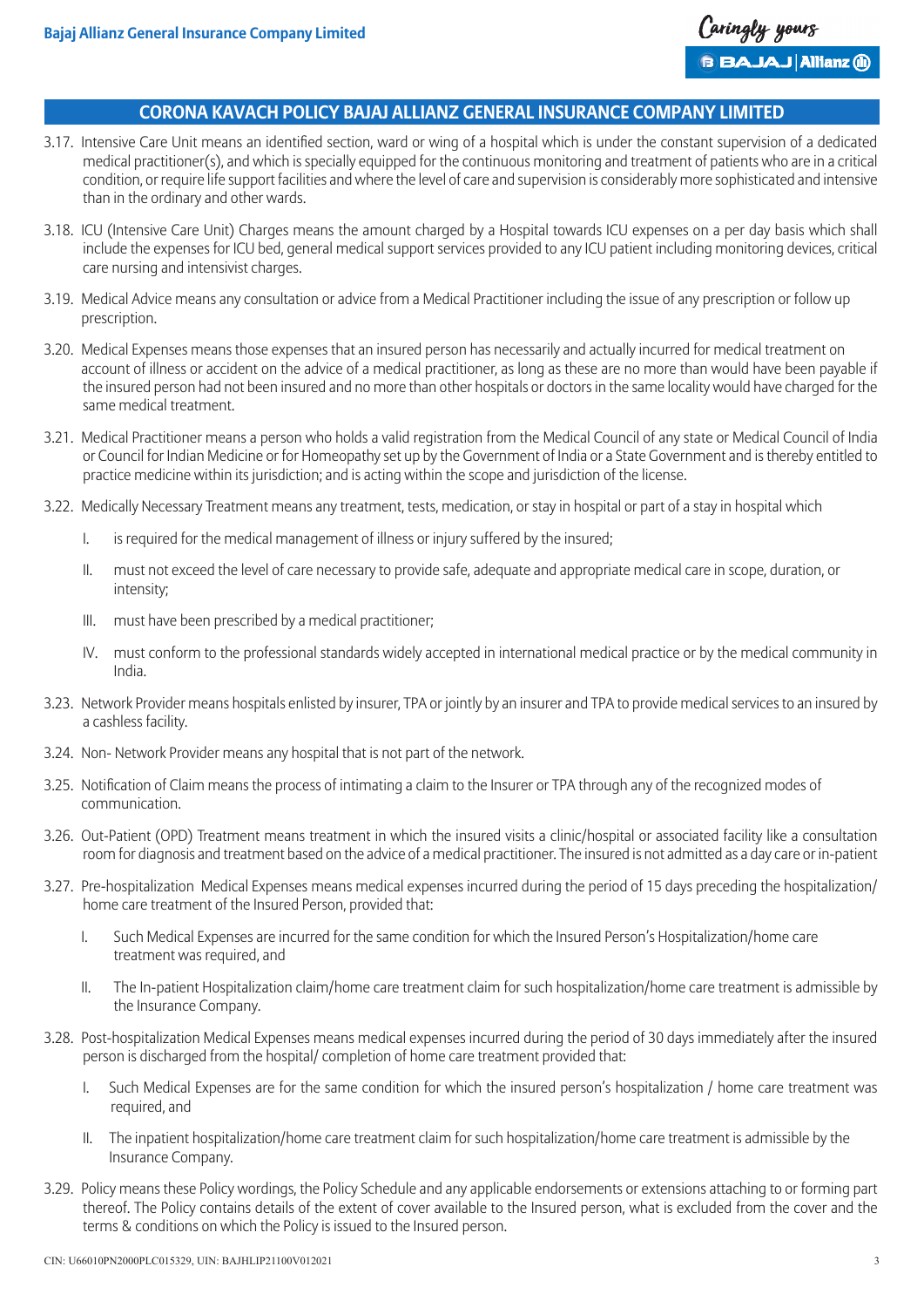

- 3.30. Policy period means period of three and half months (3  $\frac{1}{2}$  months), six and half months (6  $\frac{1}{2}$  months), nine and half months (9  $\frac{1}{2}$ months) as mentioned in the schedule for which the Policy is issued.
- 3.31. Policy Schedule means the Policy Schedule attached to and forming part of Policy
- 3.32. Qualified Nurse means a person who holds a valid registration from the Nursing Council of India or the Nursing Council of any state in India.
- 3.33. Room Rent means the amount charged by a hospital towards Room and Boarding expenses and shall include the associated medical expenses.
- 3.34. Sub-limit means a cost sharing requirement under a health insurance policy in which an insurer would not be liable to pay any amount in excess of the pre-defined limit
- 3.35. Sum Insured means the pre-defined limit specified in the Policy Schedule. Sum Insured represents the maximum, total and cumulative liability for any and all claims made under the Policy, in respect of that Insured Person (on Individual basis) or all Insured Persons (on Floater basis) during the Policy Period.
- 3.36. Surgery or Surgical Procedure means manual and/or operative procedure(s) required for treatment of an illness or injury, correction of deformities and defects, diagnosis and cure of diseases, relief of suffering and prolongation of life, performed in a hospital or day care centre by a medical practitioner.
- 3.37. Third Party Administrator (TPA) means a Company registered with the Authority, and engaged by an insurer, for a fee or by whatever name called and as may be mentioned in the health services agreement, for providing health services.
- 3.38. Waiting Period means a period from the inception of this Policy during which Covid is not covered.

#### **4. BASE COVER:**

 The cover listed below is inbuilt Policy benefit and shall be available to all Insured Persons in accordance with the procedures set out in this Policy.

4.1. Covid Hospitalization Cover

 The Company shall indemnify medical expenses incurred for Hospitalization of the Insured Person during the Policy period for the treatment of Covid on Positive diagnosis of Covid in a government authorized diagnostic centre including the expenses incurred on treatment of any comorbidity along with the treatment for Covid up to the Sum Insured specified in the policy schedule, for,

- I. Room Rent, Boarding, Nursing Expenses as provided by the Hospital/ Nursing Home.
- II. Intensive Care Unit (ICU)/Intensive Cardiac Care Unit (ICCU) expenses.
- III. Surgeon, Anaesthetist, Medical Practitioner, Consultants, Specialist Fees whether paid directly to the treating doctor/surgeon or to the hospital
- IV. Anaesthesia, blood, oxygen, operation theatre charges, surgical appliances, ventilator charges, medicines and drugs, costs towards diagnostics, diagnostic imaging modalities, PPE Kit, gloves, mask and such similar other expenses
- V. Road Ambulance subject to a maximum of Rs.2000/- per hospitalization for the Ambulance services offered by a Hospital or by an Ambulance service provider, provided that the Ambulance is availed only in relation to Covid Hospitalization for which the Company has accepted a claim under section This also includes the cost of the transportation of the Insured Person from a Hospital to the another Hospital as prescribed by a Medical Practitioner.

*Note:*

- *I. Expenses of Hospitalization for a minimum period of 24 consecutive hours only shall be admissible.*
- 4.2 Home Care Treatment Expenses:

 Home Care Treatment means Treatment availed by the Insured Person at home for Covid on positive diagnosis of Covid in a Government authorized diagnostic Centre, which in normal course would require care and treatment at a hospital but is actually taken at home maximum up to 14 days per incident provided that:

- a) The Medical practitioner advices the Insured person to undergo treatment at home.
- b) There is a continuous active line of treatment with monitoring of the health status by a medical practitioner for each day through the duration of the home care treatment.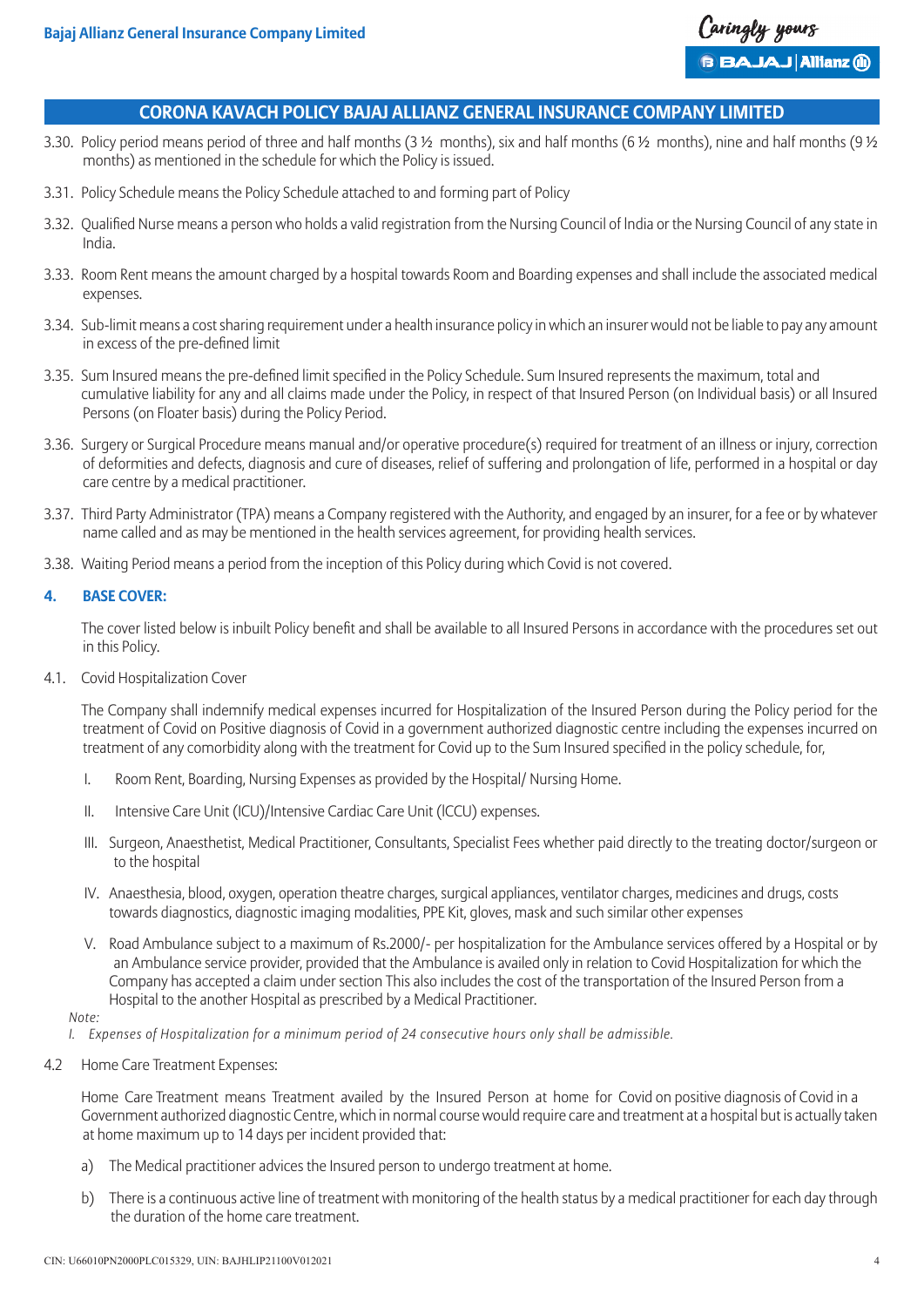

- c) Daily monitoring chart including records of treatment administered duly signed by the treating doctor is maintained.
- d) Insured shall be permitted to avail the services as prescribed by the medical practitioner. Cashless or reimbursement facility shall be offered under homecare expenses subject to claim settlement policy disclosed in the website.
- e) In case the insured intends to avail the services of non-network provider claim shall be subject to reimbursement, a prior approval from the Insurer needs to be taken before availing such services.

ln this benefit, the following shall be covered if prescribed by the treating medical practitioner and is related to treatment of Covid,

- a) Diagnostic tests undergone at home or at diagnostics centre
- b) Medicines prescribed in writing
- c) Consultation charges of the medical practitioner
- d) Nursing charges related to medical staff
- e) Medical procedures limited to parenteral administration of medicines
- f) Cost of Pulse oximeter, Oxygen cylinder and Nebulizer
- 4.3 AYUSH Treatment

The Company shall indemnify medical expenses incurred for inpatient care treatment for Covid on Positive diagnosis of COVID test in a government authorized diagnostic centre including the expenses incurred on treatment of any comorbidity along with the treatment for Covid under Ayurveda, Yoga and Naturopathy, Unani, Siddha and Homeopathy systems of medicines during the Policy Period up to the limit of sum insured as specified in the policy schedule in any AYUSH Hospital.

 Covered expenses shall be as specified under Covid Hospitalization Expenses (Section 4.1)

4.4 Pre Hospitalization

 The company shall indemnify pre-hospitalization/home care treatment medical expenses incurred, related to an admissible hospitalization/home care treatment, for a fixed period of 15 days prior to the date of admissible hospitalization/home care treatment covered under the policy.

4.5 Post Hospitalization

 The company shall indemnify post hospitalization/home care treatment medical expenses incurred, related to an admissible hospitalization/home care treatment, for a fixed period of 30 days from the date of discharge from the hospital, following an admissible hospitalization covered under the policy.

4.6 The expenses that are not covered in this policy are placed under List-I of Annexure-A. The list of expenses that are to be subsumed into room charges, or procedure charges or costs of treatment are placed under List-II, List-Ill and List-IV of Annexure-A respectively.

#### **5. OPTIONAL COVER:**

 The cover listed below is Optional Policy benefit and shall be available to Insured Persons in accordance with the terms set out in the Policy, if the listed cover is opted

5.1 Hospital Daily Cash:

 The Company shall pay the Insured Person 0.5% of sum insured per day for each 24 hours of continuous hospitalization for which the Company has accepted a claim under Section- 4.1 Hospitalization Cover.

 The benefit shall be payable maximum up to 15 days during a policy period in respect of every insured person.

 The total amount payable in respect of Covers 4.1, 4.2, 4.3,4. 4, 4, 4.5, 5.1, shall not exceed 100% of the Sum Insured during a policy period.

#### **6. WAITING PERIOD**

 The Company shall not be liable to make any payment under the policy in connection with or in respect of following expenses till the expiry of waiting period mentioned below: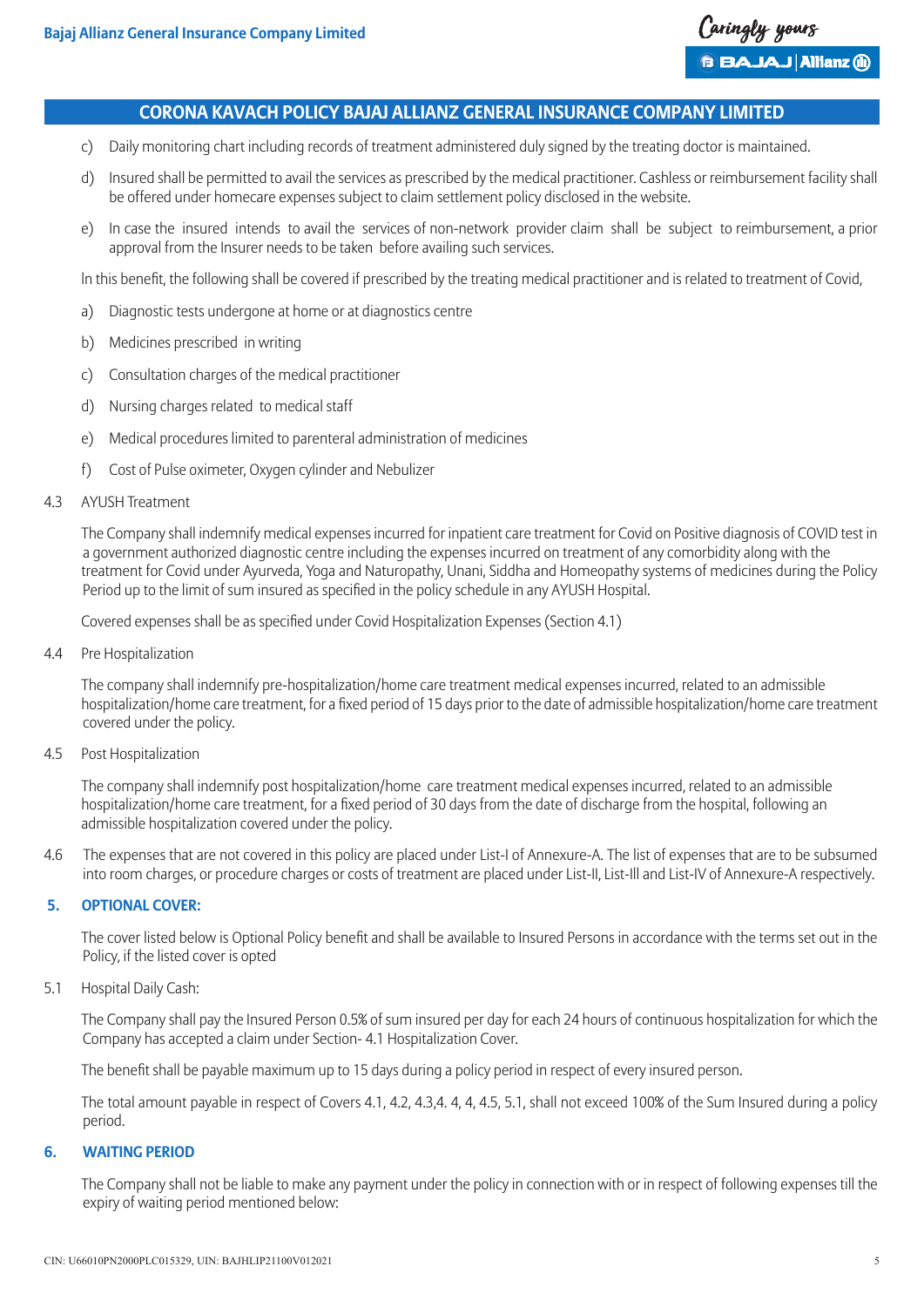

6.1. First Fifteen Days Waiting Period

 Expenses related to the treatment of Covid within 15 days from the policy commencement date shall be excluded.

#### **7. EXCLUSIONS**

 The Company shall not be liable to make any payment under the policy, in respect of any expenses incurred in connection with or in respect of:

7.1. Investigation & Evaluation (Code- Excl 04)

 Expenses related to any admission primarily for diagnostics and evaluation purposes. Any diagnostic expenses which are not related or not incidental to the current diagnosis and treatment

7.2. Rest Cure, rehabilitation and respite care (Code- Exc105)

 Expenses related to any admission primarily for enforced bed rest and not for receiving treatment. This also includes:

- I. Custodial care either at home or in a nursing facility for personal care such as help with activities of daily living such as bathing, dressing, moving around either by skilled nurses or assistant or non-skilled persons.
- II. Any services for people who are terminally ill to address physical, social, emotional and spiritual needs.
- 7.3. Dietary supplements and substances that can be purchased without prescription, including but not limited to Vitamins, minerals and organic substances unless prescribed by a medical practitioner as part of hospitalization claim or Home care treatment.
- 7.4. Unproven Treatments:

Expenses related to any unproven treatment, services and supplies for or in connection with any treatment. Unproven treatments are treatments, procedures or supplies that lack significant medical documentation to support their effectiveness. However, treatment authorized by the government for the treatment of COVID shall be covered.

- 7.5. Any claim in relation to Covid where it has been diagnosed prior to Policy Start Date.
- 7.6. Any expenses incurred on Day Care treatment and OPD treatment
- 7.7. Diagnosis /Treatment outside the geographical limits of India
- 7.8. Testing done at a Diagnostic centre which is not authorized by the Government shall not be recognized under this Policy
- 7.9. All covers under this Policy shall cease if the Insured Person travels to any country placed under travel restriction by the Government of India.

#### **8. CLAIM PROCEDURE**

- 8.1 Procedure for Cashless claims:
	- i. Treatment may be taken in a network provider and is subject to pre authorization by the Company or its authorized TPA.
	- ii. Cashless request form available with the network provider and TPA shall be completed and sent to the Company/TPA for authorization.
	- iii. The Company/ TPA upon getting cashless request form and related medical information from the insured person/network provider will issue pre-authorization letter to the hospital after verification.
	- iv. At the time of discharge, the insured person has to verify and sign the discharge papers, pay for non-medical and inadmissible expenses.
	- v. The Company/ TPA reserves the right to deny pre-authorization in case the insured person is unable to provide the relevant medical details.
	- vi. In case of denial of cashless access, the insured person may obtain the treatment as per treating doctor's advice and submit the claim documents to the Company/TPA for reimbursement.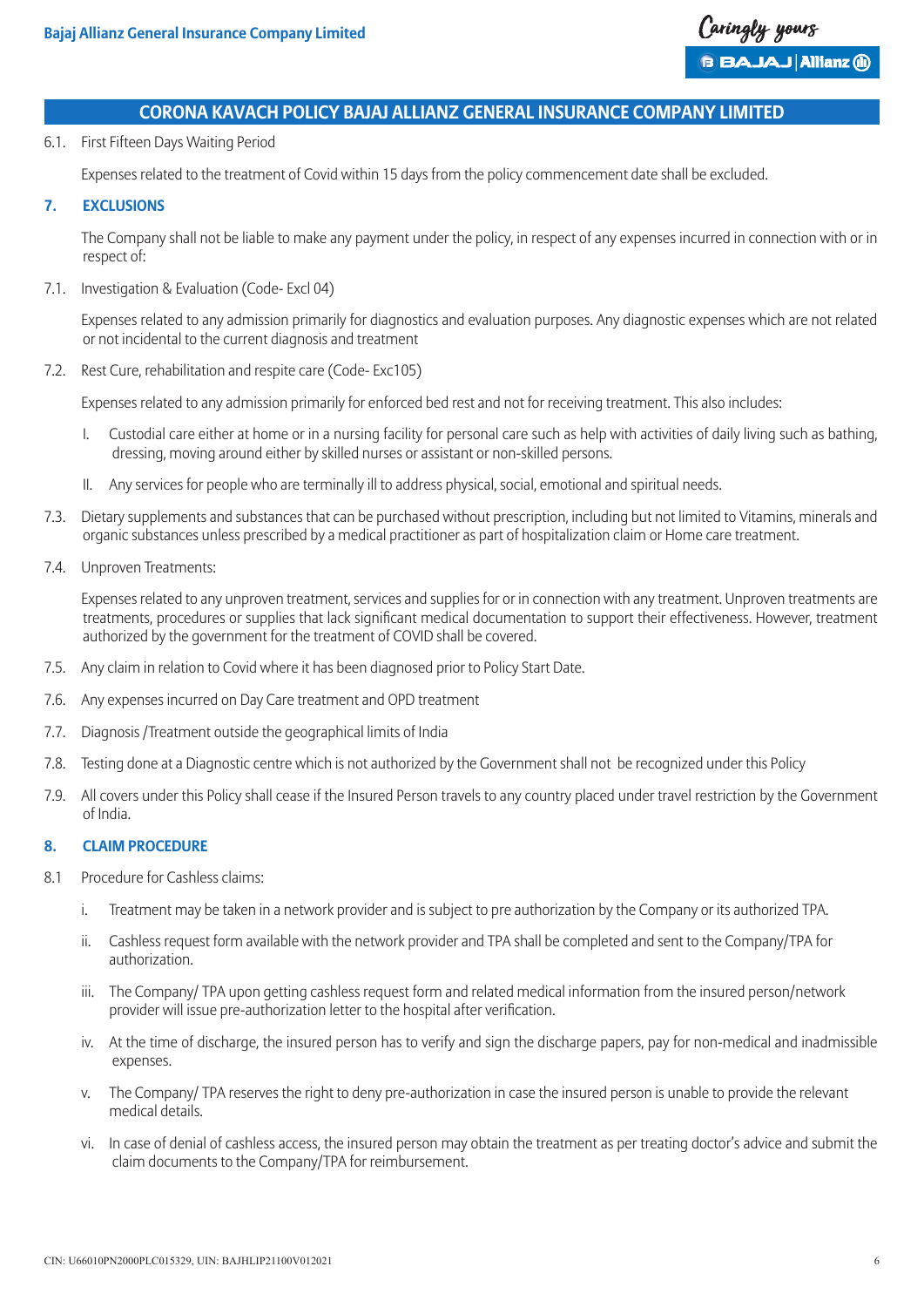#### 8.2 Procedure for reimbursement of claims:

 For reimbursement of claims the insured person may submit the necessary documents to TPA (if applicable) / Company within the prescribed time limit as specified hereunder.

| Sr. No. | Type of Claim                                                        | Prescribed Time limit                                                    |
|---------|----------------------------------------------------------------------|--------------------------------------------------------------------------|
|         | Reimbursement of hospitalization and pre hospitalization<br>expenses | Within thirty days of date of discharge from hospital                    |
|         | Reimbursement of post hospitalization expenses                       | Within fifteen days from completion of post hospitalization<br>treatment |
|         | Reimbursement of Home Care expenses                                  | Within thirty days from completion of home care treatment                |

#### 8.3 Notification of Claim

 Notice with full particulars shall be sent to the Company/TPA (if applicable) as under:

- I. Within 24 hours from the date of emergency hospitalization/cashless home care treatment.
- II. At least 48 hours prior to admission in Hospital in case of a planned Hospitalization.
- 8.4 Documents to be submitted:

 The claim is to be supplied with the following documents and submitted within the prescribed time limit.

| <b>Benefits</b>                | <b>Claims Documents Required</b>                                                                                         |
|--------------------------------|--------------------------------------------------------------------------------------------------------------------------|
|                                | 1. Duly filled and signed Claim Form                                                                                     |
|                                | 2. Copy of Insured Person's passport, if available (All pages)                                                           |
|                                | 3. Photo Identity proof of the patient (if insured person does not own<br>a passport)                                    |
|                                | 4. Medical practitioner's prescription advising admission                                                                |
|                                | 5. Original bills with itemized break-up                                                                                 |
|                                | 6. Payment receipts                                                                                                      |
|                                | 7. Discharge summary including complete medical history of the                                                           |
|                                | patient along with other details.                                                                                        |
| 1. Covid Hospitalization Cover | 8. Investigation reports including Insured Person's test reports from<br>Authorized diagnostic centre for COVID          |
|                                | 9. OT notes or Surgeon's certificate giving details of the operation<br>performed, wherever applicable                   |
|                                | 10. Sticker/Invoice of the Implants, wherever applicable.                                                                |
|                                | 11. NEFT Details (to enable direct credit of claim amount into bank<br>account) and cancelled cheque.                    |
|                                | 12. KYC (Identity proof with Address) of the proposer, where<br>claim liability is above Rs 1 Lakh as per AML Guidelines |
|                                | 13. Legal heir/succession certificate, wherever applicable                                                               |
|                                | 14. Any other relevant document required by Company/TPA for<br>assessment of the claim.                                  |
|                                |                                                                                                                          |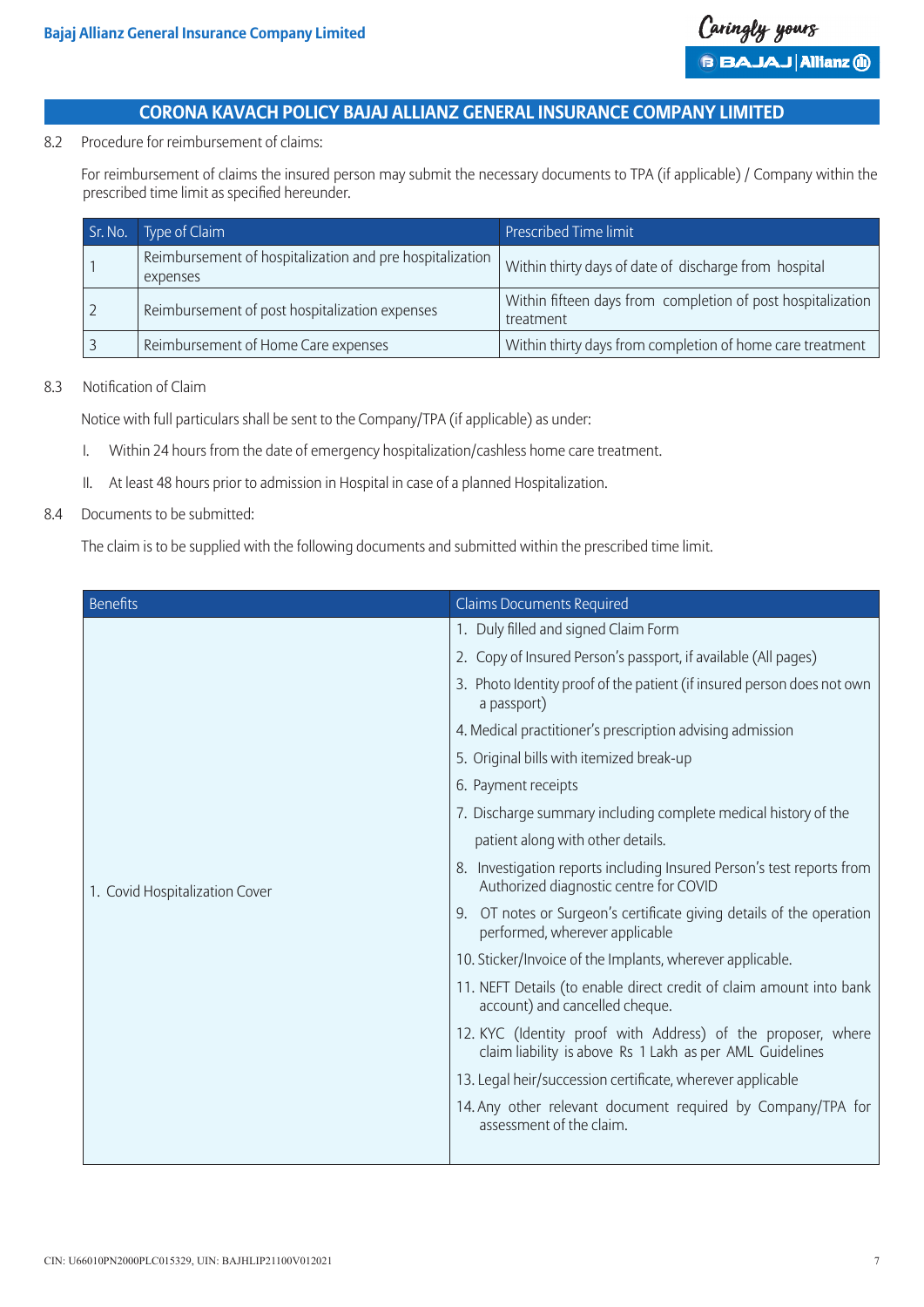

|                                 | 1. Duly filled and signed Claim Form<br>2. Copy of Insured Person's passport, if available (All pages)<br>3. Photo Identity proof of the patient (if insured person does not own<br>a passport)                                                                                                                                                                                                                                                                      |
|---------------------------------|----------------------------------------------------------------------------------------------------------------------------------------------------------------------------------------------------------------------------------------------------------------------------------------------------------------------------------------------------------------------------------------------------------------------------------------------------------------------|
| 2. Home Care treatment expenses | 4. Medical practitioners' prescription advising hospitalization<br>5. A certificate from medical practitioner advising treatment at home<br>or consent from the insured person on availing home care benefit.<br>6. Discharge Certificate from medical practitioner specifying date of<br>start and completion of home care treatment.<br>7. Daily monitoring chart including records of treatment<br>administered duly signed by the treating doctor is maintained. |

*Note:*

- 1. The company shall only accept bills/invoices/medical treatment related documents only in the Insured Person's name for whom the *claim is submitted*
- 2. In the event of a claim lodged under the Policy and the original documents having been submitted to any other insurer, the Company shall accept the copy of the documents and claim settlement advice, duly certified by the other insurer subject to satisfaction of the *Company*
- 3. Any delay in notification or submission may be condoned on merit where delay is proved to be for reasons beyond the control of the *Insured Person*
- 8.5 Claim Settlement (provision for Penal Interest)
	- I. The Company shall settle or reject a claim, as the case may be, within 30 days from the date of receipt of last necessary document.
	- II. In the case of delay in the payment of a claim, the Company shall be liable to pay interest from the date of receipt of last necessary document to the date of payment of claim at a rate 2% above the bank rate.
	- III. However, where the circumstances of a claim warrant an investigation in the opinion of the Company, it shall initiate and complete such investigation at the earliest in any case not later than 30 daysfrom the date of receipt of last necessary document. In such cases, the Company shall settle the claim within 45 days from the date of receipt of last necessary document.
	- IV. In case of delay beyond stipulated 45 days the company shall be liable to pay interest at a rate 2% above the bank rate from the date of receipt of last necessary document to the date of payment of claim.
- 8.6 Services Offered by TPA (To be stated where TPA is involved)

 Servicing of claims, i.e., claim admissions and assessments, under this Policy by way of pre-authorization of cashless treatment or processing of claims other than cashless claims or both, as per the underlying terms and conditions of the policy.

 The services offered by a TPA shall not include

- I. Claim settlement and claim rejection;
- II. Any services directly to any insured person or to any other person unless such service is in accordance with the terms and conditions of the Agreement entered into with the Company.
- 8.7 Payment of Claim

 All claims under the policy shall be payable in Indian currency only.

#### **9. GENERAL TERMS & CONDITIONS**

9.1 Disclosure of Information

 The Policy shall be void and all premium paid thereon shall be forfeited to the Company in the event of misrepresentation, mis-description or non-disclosure of any material fact by the policyholder.

9.2 Condition Precedent to Admission of Liability

 The terms and conditions of the policy must be fulfilled by the insured person for the Company to make any payment for claim(s) arising under the policy.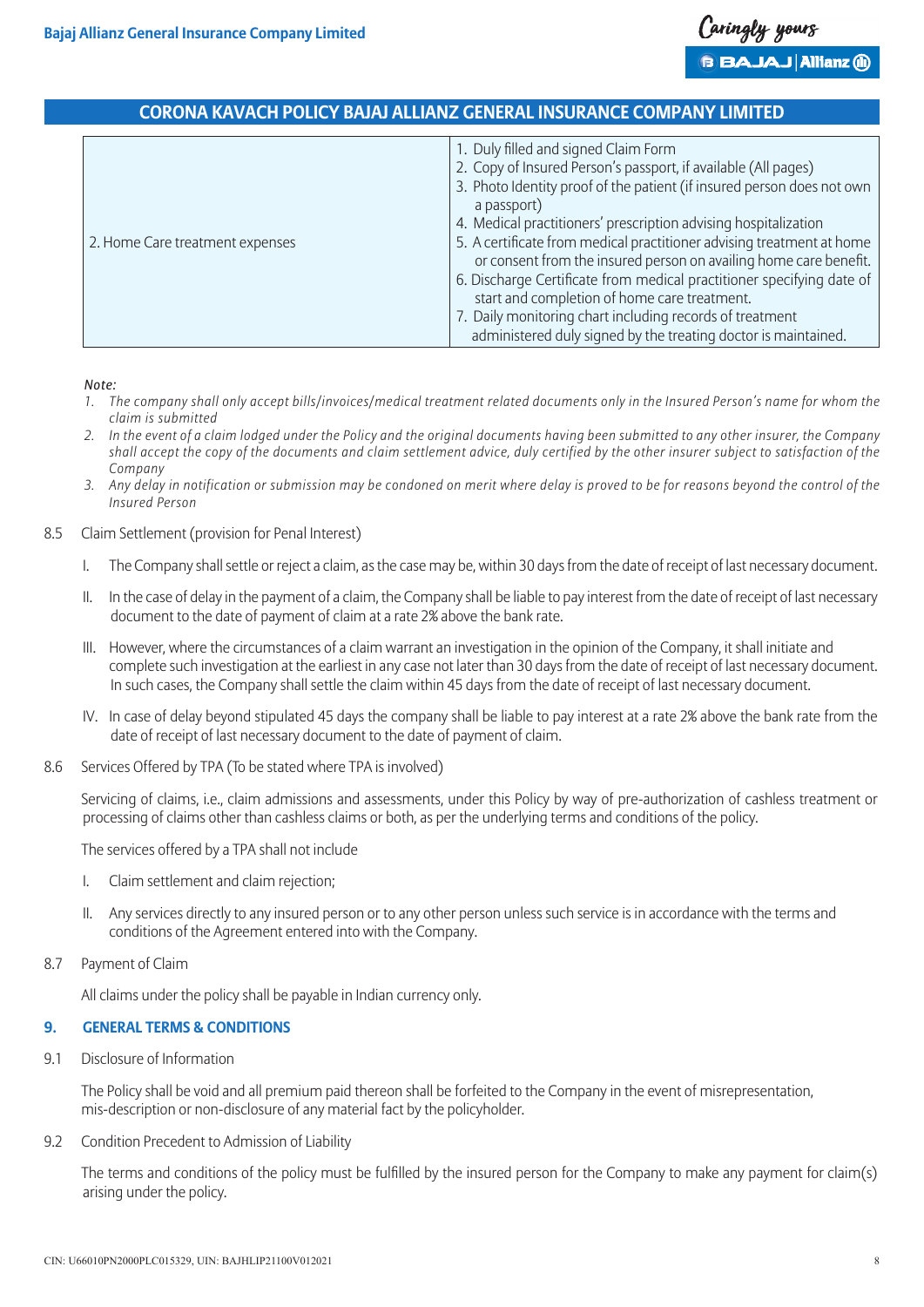#### 9.3 Records to be maintained

 The Insured Person shall keep an accurate record containing all relevant medical records and shall al low the Company or its representatives to inspect such records. The Policyholder or Insured Person shall furnish such information as the Company may require for settlement of any claim under the Policy, within reasonable time limit and within the time limit specified in the Policy

9.4 Complete Discharge

 Any payment to the policyholder, insured person or his/ her nominees or his/ her legal representative or assignee or to the Hospital, as the case may be, for any benefit under the policy shall be a valid discharge towards payment of claim by the Company to the extent of that amount for the particular claim.

#### 9.5 Notice & Communication

- i. Any notice, direction, instruction or any other communication related to the Policy should be made in writing.
- ii. Such communication shall be sent to the address of the Company or through any other electronic modes specified in the Policy Schedule.
- iii. The Company shall communicate to the Insured at the address or through any other electronic mode mentioned in the schedule.
- 9.6 Territorial Limit

 All medical treatment for the purpose of this insurance will have to be taken in India only.

- 9.7 Multiple Policies
	- 1. In case of multiple policies taken by an insured during a period from the same or one or more insurers to indemnify treatment costs, the policyholder shall have the right to require a settlement of his/her claim in terms of any of his/her policies. In all such cases the insurer if chosen by the policy holder shall be obliged to settle the claim as long as the claim is within the limits of and according to the terms of the chosen policy.
	- 2. Policyholder having multiple policies shall also have the right to prefer claims under this policy for the amounts disallowed under any other policy/policies, even if the sum insured is not exhausted. Then the Insurer(s) shall independently settle the claim subject to the terms and conditions of this policy.
	- 3. If the amount to be claimed exceedsthe sum insured under a single policy, the policyholdershall have the right to choose insurers from whom he/she wants to claim the balance amount.
	- 4. Where an insured has policies from more than one insurer to cover the same risk on indemnity basis, the insured shall only be indemnified the hospitalization costs in accordance with the terms and conditions of the chosen policy.

#### 9.8 Fraud

 If any claim made by the insured person, is in any respect fraudulent, or if any false statement, or declaration is made or used in support thereat or if any fraudulent means or devices are used by the insured person or anyone acting on his/her behalf to obtain any benefit under this policy, all benefits under this policy shall be forfeited.

 Any amount already paid against claims made under the policy which are found fraudulent later under this policy shall be repaid by all recipient(s)/policyholder(s), who has made that particular claim, who shall be jointly and severally liable for such repayment.

 For the purpose of this clause, the expression "fraud" means any of the following acts committed by the Insured Person or by his agent or the hospital/doctor/any other party, with intent to deceive the insurer or to induce the insurer to issue an insurance Policy:

- (a) The suggestion, as a fact of that which is not true and which the Insured Person does not believe to be true;
- (b) The active concealment of a fact by the Insured Person having knowledge or belief of the fact;
- (c) Any other act fitted to deceive; and
- (d) Any such act or omission as the law specially declares to be fraudulent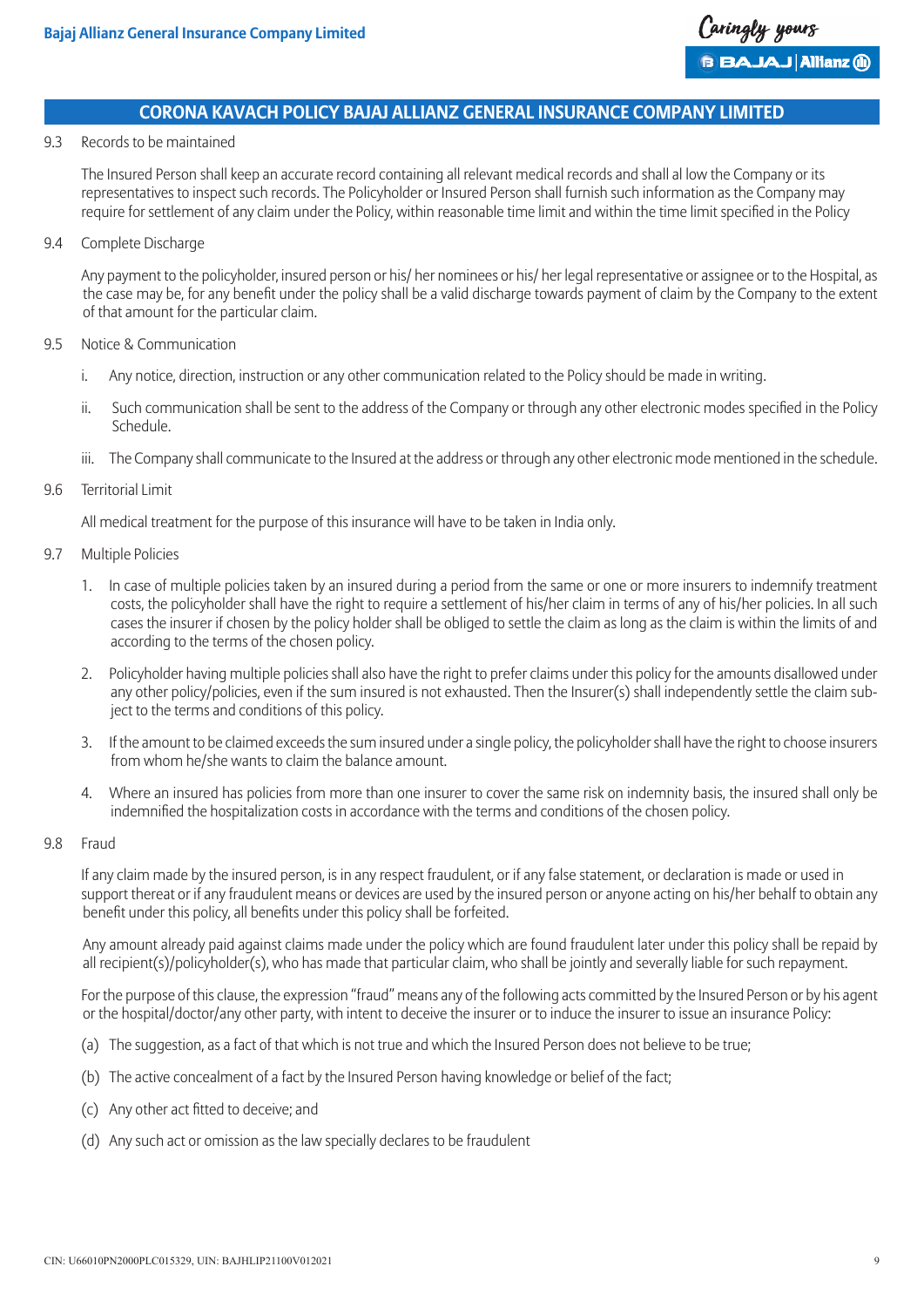

 The company shall not repudiate the policy on the ground of fraud, if the insured person/beneficiary can prove that the misstatement was true to the best of his knowledge and there was no deliberate intention to suppress the fact or that such mis-statement of or suppression of material fact are within the knowledge of the insurer.

9.9 Cancellation

 The Company may cancel the Policy at any time on grounds of mis-representation, non-disclosure of material facts, fraud by the Insured Person, by giving 7 days' written notice. There would be no refund of premium on cancellation on grounds of mis-representation, non-disclosure of material facts or fraud.

9.10 Automatic change in Coverage under the policy

 The coverage for the Insured Person(s) shall automatically terminate:

 In the case of demise of the insured person. However, the cover shall continue for the remaining Insured Persons till the end of Policy Period. All relevant particulars in respect of such person (including his/her relationship with the insured person) must be submitted to the company along with the application.

 Provided no claim has been made, and termination takes place on account of death of the insured person, pro-rata refund of premium of the deceased insured person for the balance period of the policy will be effective.

9.11 Territorial Jurisdiction

 All disputes or differences under or in relation to the interpretation of the terms, conditions, validity, construct, limitations and/or exclusions contained in the Pol icy shall be determined by the Indian court and according to Indian law.

- 9.12 Arbitration
	- i. If any dispute or difference shall arise as to the quantum to be paid by the Policy, (liability being otherwise admitted) such difference shall independently of al l other questions, be referred to the decision of a sole arbitrator to be appointed in writing by the parties here to or if they cannot agree upon a single arbitrator with in thirty days of any party invoking arbitration, the same shall be referred to a panel of three arbitrators, comprising two arbitrators, one to be appointed by each of the parties to the dispute/difference and the third arbitrator to be appointed by such two arbitrators and arbitration shall be conducted under and in accordance with the provisions of the Arbitration and Conciliation Act 1996, as amended by Arbitration and Conciliation (Amendment) Act, 2015 (No. 3 of 2016).
	- ii. It is clearly agreed and understood that no difference or dispute shall be preferable to arbitration as herein before provided, if the Company has disputed or not accepted liability under or in respect of the policy.
	- iii. It is hereby expressly stipulated and declared that it shall be a condition precedent to any right of action or suit upon the policy that award by such arbitrator/arbitrators of the amount of expenses shall be first obtained.
- 9.13 Endorsements (Changes in Policy)
	- I. This policy constitutes the complete contract of insurance. This Policy cannot be modified by anyone (including an insurance agent or broker) except the company .Any change made by the company shall be evidenced by a written endorsement signed and stamped.
	- II. The policyholder may be changed during the Policy Period only in case of his/her demise or him/her moving out of India. The new policyholder must be the legal heir/immediate family member. Such change would be subject to acceptance by the company and payment of premium (if any).
- 9.14 Terms and conditions of the Policy

 The terms and conditions contained herein and in the Policy Schedule shall be deemed to form part of the Policy and shall be read together as one document.

9.15 Nomination

The policyholder is required at the inception of the policy to make a nomination for the purpose of payment of claims under the policy in the event of death of the policyholder. Any change of nomination shall be communicated to the company in writing and such change shall be effective only when an endorsement on the policy is made. In the event of death of the policyholder, the Company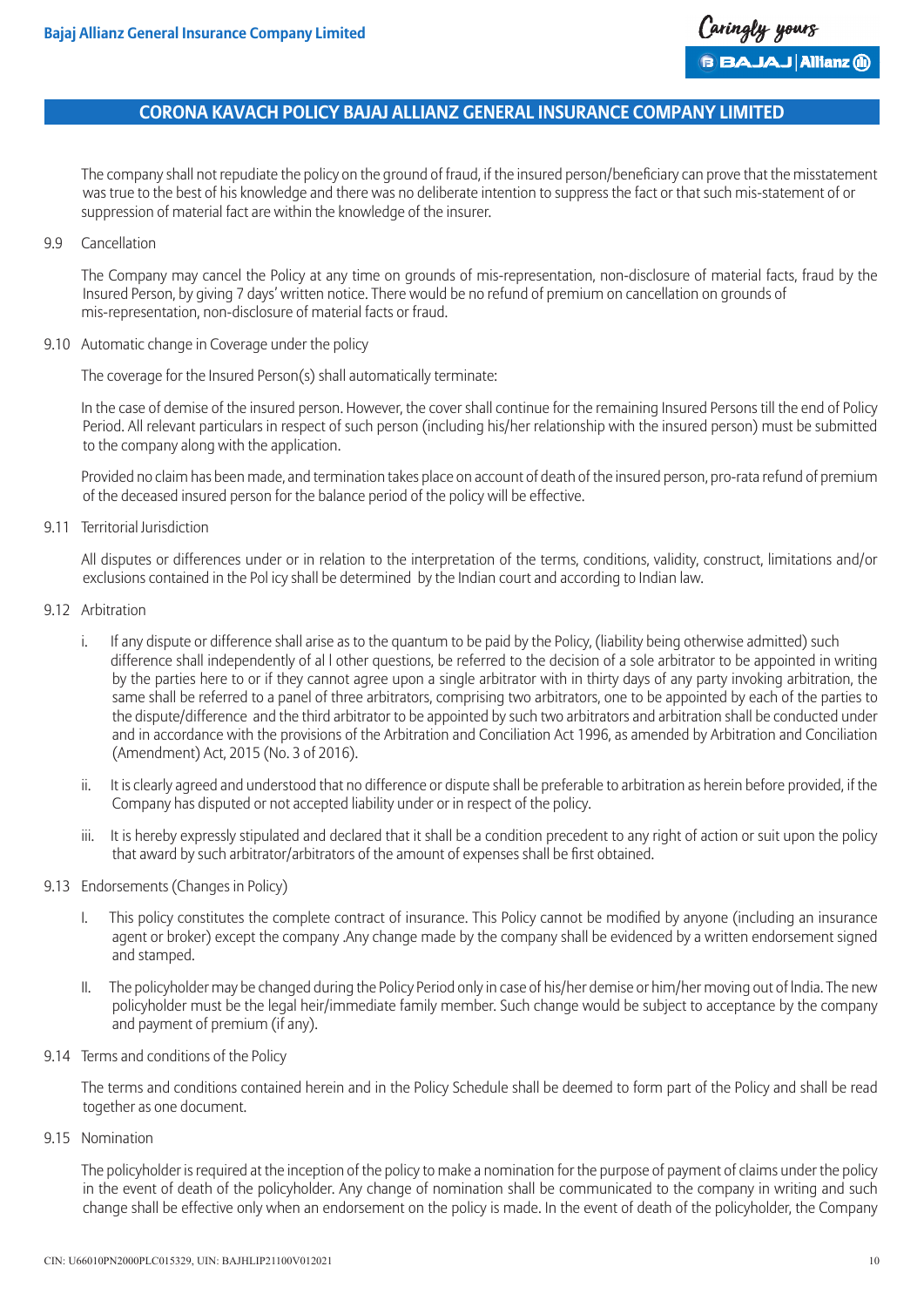

will pay the nominee {as named in the Policy Schedule / Policy Certificate / Endorsement (if any)} and in case there is no subsisting nominee, to the legal heirs or legal representatives of the Policyholder whose discharge shall be treated as full and final discharge of its liability under the Policy.

 No subsisting nominee, to the legal heirs or legal representatives of the Policyholder whose discharge shall be treated as full and final discharge of its liability under the Policy.

- 9.16 Discounts:
	- i. Floater Discount: 5% floater discount shall be offered if 2 or more than 2 of any of the eligible Family Members are covered under a single floater Policy.
	- ii. Discount for zero commission: 21% Discount will be offered in this product for policies underwritten with zero commission.
	- iii. Health Care Worker Discount- 5% Discount will be offered in this product for Health Care workers.

#### **10. Grievance Redressal Procedure**

 The company has always been known as a forward-looking customer centric organization. It takes immense pride in its approach of "Caringly Yours". To provide you with top-notch service on all fronts, the company has provided with multiple platforms via which you can always reach out to us at below mentioned touch points

- 1. Our toll-free number 1-800-209- 5858 or 020-30305858, say Say "Hi" on WhatsApp on +91 7507245858
- 2. Branches for resolution of your grievances / complaints, the Branch details can be found on our website

 www.bajajallianz.com/branch-locator.html

3. Register your grievances / complaints on our website

www.bajajallianz.com/about-us/customer-service.html

- 4. E-mail
- a) Level 1: bagichelp@bajajallianz.co.in and for senior citizens to seniorcitizen@bajajallianz.co.in
- b) Level 2: In case you are not satisfied with the response given to you at Level 1 you may write to our Grievance Redressal Officer at ggro@bajajallianz.co.in
- c) Level 3: If in case, your grievance isstill not resolved, and you wish to talk to our care specialist, please give a missed call on +91 80809 45060 OR SMS To 575758 and our care specialist will call you back
- 5. If you are still not satisfied with the decision of the Insurance Company, you may approach the Insurance Ombudsman, established by the Central Government for redressal of grievance. Detailed process along with list of Ombudsman offices are available at www. cioins.co.in/ombudsman.html

 The contact details of the Insurance Ombudsman offices have been provided as below-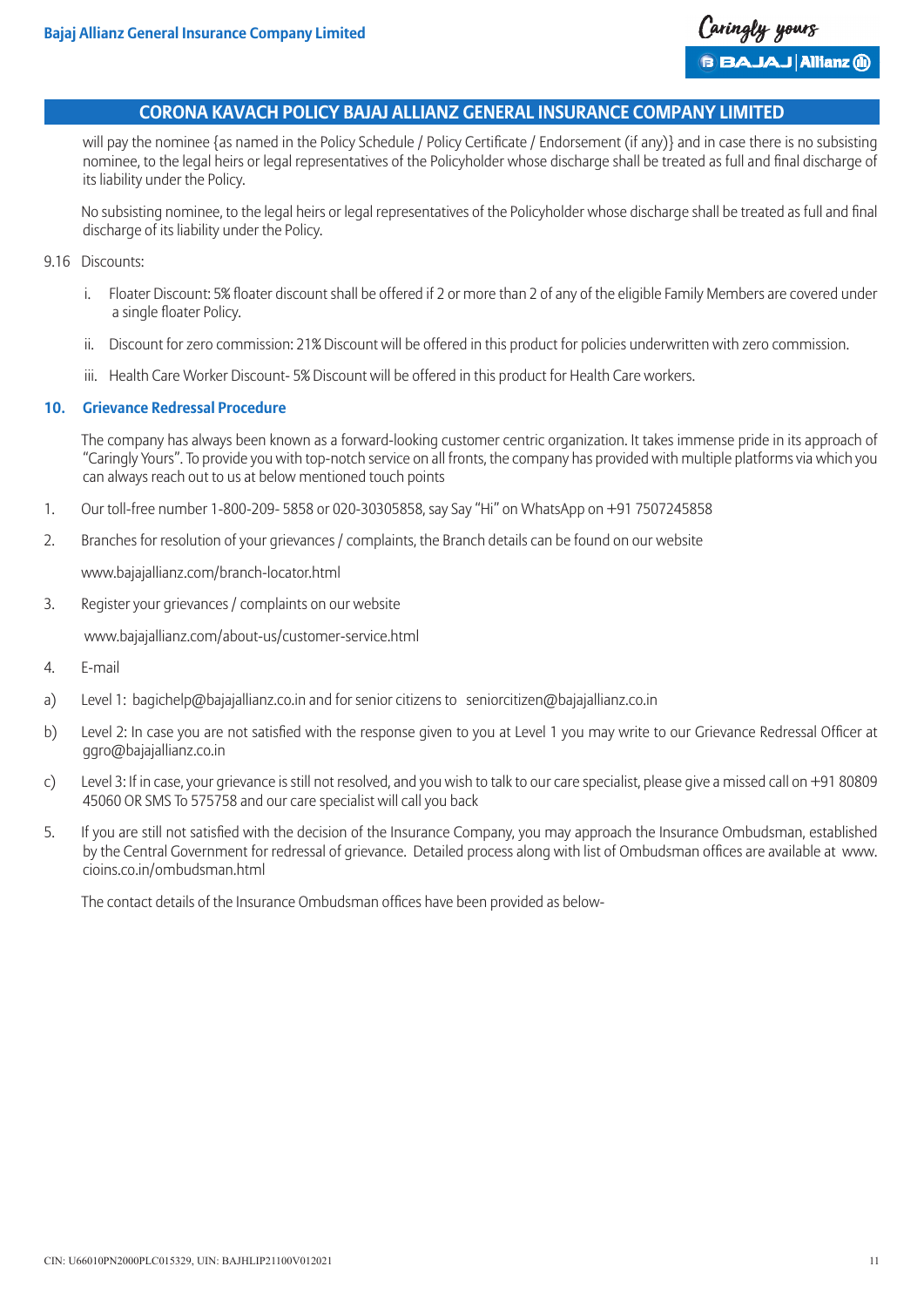

Contact details of the Insurance Ombudsman offices

| <b>Office Details</b>                                                                                                                                                                                                                                                                                                                      | Jurisdiction of Office<br><b>Union Territory, District</b>                                                                                                             | <b>Office Details</b>                                                                                                                                                                                                                                                                                                       | Jurisdiction of<br>Office<br>Union Territory,<br><b>District</b>                                            |
|--------------------------------------------------------------------------------------------------------------------------------------------------------------------------------------------------------------------------------------------------------------------------------------------------------------------------------------------|------------------------------------------------------------------------------------------------------------------------------------------------------------------------|-----------------------------------------------------------------------------------------------------------------------------------------------------------------------------------------------------------------------------------------------------------------------------------------------------------------------------|-------------------------------------------------------------------------------------------------------------|
| AHMEDABAD - Office of the<br>Insurance Ombudsman, Jeevan<br>Prakash Building, 6th floor, Tilak<br>Marg, Relief Road, Ahmedabad - 380<br>001.<br>Tel.: 079 - 25501201/02/05/06<br>Email: bimalokpal.ahmedabad@<br>cioins.co.in<br>(mailto:bimalokpal.ahmedabad@<br>cioins.co.in)                                                            | Gujarat,<br>Dadra & Nagar Haveli,<br>Daman and Diu.                                                                                                                    | <b>BENGALURU -</b><br>Office of the Insurance Ombudsman,<br>Jeevan Soudha Building, PID No. 57-27-N-19<br>Ground Floor, 19/19, 24th Main Road,<br>JP Nagar, Ist Phase,<br>Bengaluru - 560 078.<br>Tel.: 080 - 26652048 / 26652049<br>Email: bimalokpal.bengaluru@cioins.co.in<br>(mailto:bimalokpal.bengaluru@cioins.co.in) | Karnataka.                                                                                                  |
| <b>BHOPAL-</b><br>Office of the Insurance Ombudsman,<br>Janak Vihar Complex, 2nd Floor,<br>6, Malviya Nagar, Opp. Airtel Office,<br>Near New Market,<br>Bhopal-462003.<br>Tel.: 0755 - 2769201 / 2769202<br>Fax: 0755 - 2769203<br>Email: bimalokpal.bhopal@cioins.<br>co.in<br>(mailto:bimalokpal.bhopal@cioins.<br>$\cos$ .in $)$        | Madhya Pradesh<br>Chattisgarh                                                                                                                                          | BHUBANESHWAR - Office of the Insurance<br>Ombudsman,<br>62, Forest park,<br>Bhubneshwar - 751 009.<br>Tel.: 0674 - 2596461 /2596455<br>Fax: 0674 - 2596429<br>Email: bimalokpal.bhubaneswar@cioins.co.in<br>(mailto:bimalokpal.bhubaneswar@cioins.co.in)                                                                    | Orissa                                                                                                      |
| <b>CHANDIGARH -</b><br>Office of the Insurance Ombudsman,<br>S.C.O. No. 101, 102 & 103, 2nd Floor,<br>Batra Building, Sector 17 - D,<br>Chandigarh - 160 017.<br>Tel.: 0172 - 2706196 / 2706468<br>Fax: 0172 - 2708274<br>Email: bimalokpal.chandigarh@<br>cioins.co.in<br>(mailto:bimalokpal.chandigarh@<br>cioins.co.in)                 | Punjab,<br>Haryana(excluding Gurugram,<br>Faridabad, Sonepat and<br>Bahadurgarh)<br>Himachal Pradesh, Union<br>Territories of Jammu & Kashmir,<br>Ladakh & Chandigarh. | <b>CHENNAI -</b><br>Office of the Insurance Ombudsman,<br>Fatima Akhtar Court, 4th Floor, 453,<br>Anna Salai, Teynampet,<br>CHENNAI - 600 018.<br>Tel.: 044 - 24333668 / 24335284<br>Fax: 044 - 24333664<br>Email: bimalokpal.chennai@cioins.co.in<br>(mailto:bimalokpal.chennai@cioins.co.in)                              | Tamil Nadu,<br><b>Tamil Nadu</b><br>PuducherryTown<br>and<br>Karaikal (which<br>are part of<br>Puducherry). |
| DELHI-<br>Office of the Insurance Ombudsman,<br>2/2 A, Universal Insurance Building,<br>Asaf Ali Road,<br>New Delhi - 110 002.<br>Tel.: 011 - 23232481/23213504<br>Email: bimalokpal.delhi@cioins.co.in<br>(mailto:bimalokpal.delhi@cioins.<br>$\cos$ .in $)$                                                                              | Delhi &<br>Following Districts of Haryana -<br>Gurugram, Faridabad,<br>Sonepat & Bahadurgarh.                                                                          | <b>GUWAHATI-</b><br>Office of the Insurance Ombudsman,<br>Jeevan Nivesh, 5th Floor,<br>Nr. Panbazar over bridge, S.S. Road,<br>Guwahati - 781001 (ASSAM).<br>Tel.: 0361 - 2632204 / 2602205<br>Email: bimalokpal.guwahati@cioins.co.in<br>(mailto:bimalokpal.quwahati@cioins.co.in)                                         | Assam,<br>Meghalaya,<br>Manipur,<br>Mizoram,<br>Arunachal<br>Pradesh,<br>Nagaland and<br>Tripura.           |
| <b>HYDERABAD -</b><br>Office of the Insurance Ombudsman,<br>6-2-46, 1st floor, "Moin Court",<br>Lane Opp. Saleem Function Palace,<br>A. C. Guards, Lakdi-Ka-Pool,<br>Hyderabad - 500 004.<br>Tel.: 040 - 23312122<br>Fax: 040 - 23376599<br>Email: bimalokpal.hyderabad@<br>cioins.co.in<br>(mailto:bimalokpal.hyderabad@<br>cioins.co.in) | Andhra Pradesh,<br>Telangana,<br>Yanam and<br>part of Union Territory of<br>Puducherry.                                                                                | <b>JAIPUR -</b><br>Office of the Insurance Ombudsman,<br>Jeevan Nidhi - II Bldg., Gr. Floor,<br>Bhawani Singh Marg,<br>Jaipur - 302 005.<br>Tel.: 0141 - 2740363<br>Email: bimalokpal.jaipur@cioins.co.in<br>(mailto:bimalokpal.jaipur@cioins.co.in)                                                                        | Rajasthan.                                                                                                  |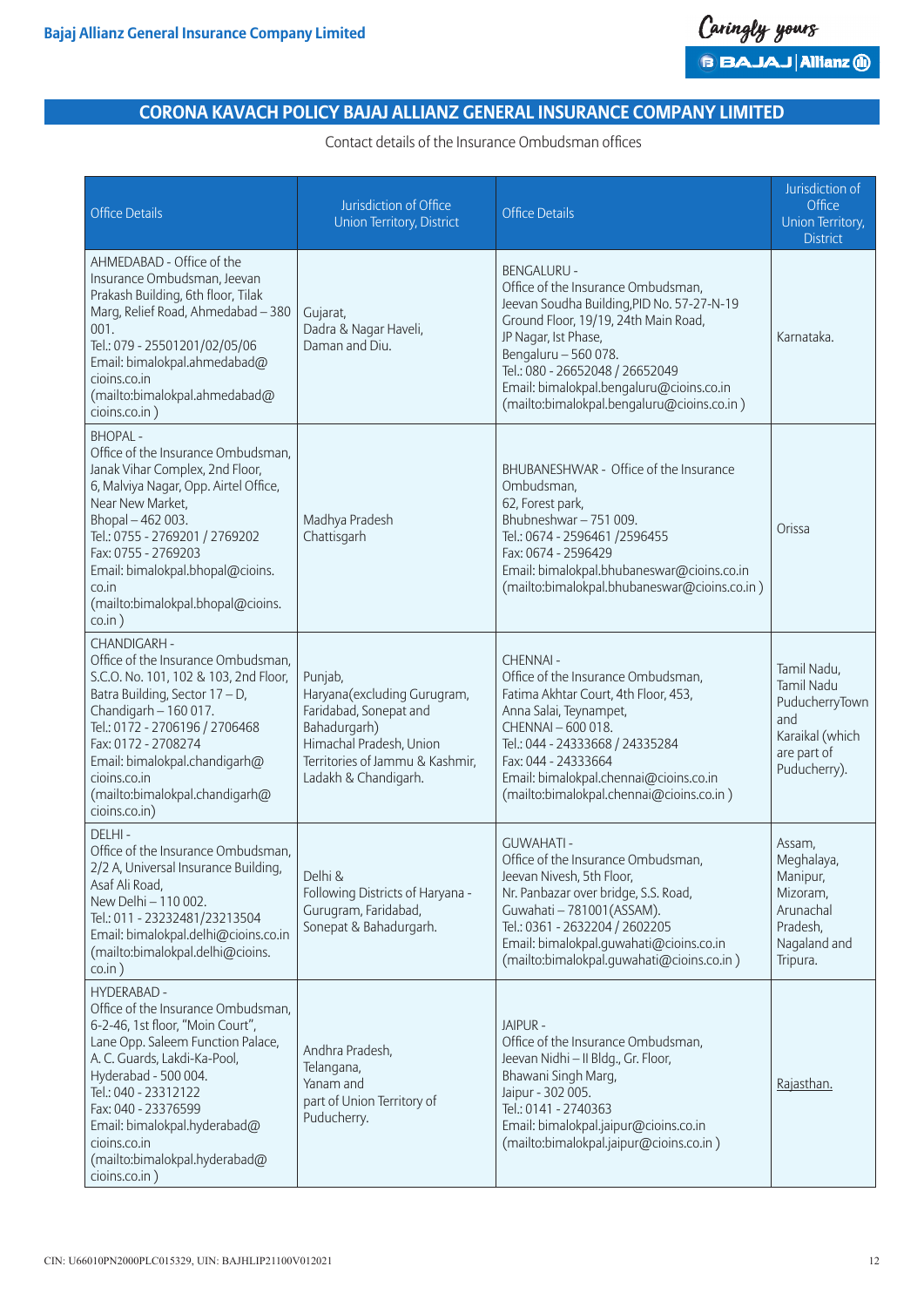

| <b>Office Details</b>                                                                                                                                                                                                                                                                                          | Jurisdiction of Office<br><b>Union Territory, District</b>                                                                                                                                                                                                                                                                                                                                                                                                                                                              | <b>Office Details</b>                                                                                                                                                                                                                                                                                    | Jurisdiction of<br>Office<br>Union Territory,<br><b>District</b>                 |
|----------------------------------------------------------------------------------------------------------------------------------------------------------------------------------------------------------------------------------------------------------------------------------------------------------------|-------------------------------------------------------------------------------------------------------------------------------------------------------------------------------------------------------------------------------------------------------------------------------------------------------------------------------------------------------------------------------------------------------------------------------------------------------------------------------------------------------------------------|----------------------------------------------------------------------------------------------------------------------------------------------------------------------------------------------------------------------------------------------------------------------------------------------------------|----------------------------------------------------------------------------------|
| ERNAKULAM - Office of the<br>Insurance Ombudsman, 2nd Floor,<br>Pulinat Bldg.,<br>Opp. Cochin Shipyard, M. G. Road,<br>Ernakulam - 682 015.<br>Tel.: 0484 - 2358759 / 2359338<br>Fax: 0484 - 2359336<br>Email: bimalokpal.ernakulam@<br>cioins.co.in<br>(mailto:bimalokpal.ernakulam@<br>cioins.co.in)         | Kerala,<br>Lakshadweep,<br>Mahe-a part of Union Territory of<br>Puducherry.                                                                                                                                                                                                                                                                                                                                                                                                                                             | KOLKATA -<br>Office of the Insurance Ombudsman,<br>Hindustan Bldg. Annexe, 4th Floor,<br>4, C.R. Avenue,<br>KOLKATA - 700 072.<br>Tel.: 033 - 22124339 / 22124340<br>Fax: 033 - 22124341<br>Email: bimalokpal.kolkata@cioins.co.in<br>(mailto:bimalokpal.kolkata@cioins.co.in)                           | West Bengal,<br>Sikkim,<br>Andaman &<br>Nicobar Islands.                         |
| LUCKNOW -<br>Office of the Insurance Ombudsman,<br>6th Floor, Jeevan Bhawan, Phase-II,<br>Nawal Kishore Road, Hazratganj,<br>Lucknow - 226 001.<br>Tel.: 0522 - 2231330 / 2231331 Fax:<br>0522 - 2231310<br>Email: bimalokpal.lucknow@cioins.<br>co.in<br>(mailto:bimalokpal.lucknow@cioins.<br>$\cos$ .in $)$ | Districts of Uttar Pradesh:<br>Lalitpur, Jhansi, Mahoba,<br>Hamirpur, Banda, Chitrakoot,<br>Allahabad, Mirzapur, Sonbhabdra,<br>Fatehpur, Pratapgarh,<br>Jaunpur, Varanasi, Gazipur, Jalaun,<br>Kanpur, Lucknow, Unnao, Sitapur,<br>Lakhimpur, Bahraich, Barabanki,<br>Raebareli, Sravasti, Gonda,<br>Faizabad, Amethi, Kaushambi,<br>Balrampur, Basti, Ambedkarnagar,<br>Sultanpur, Maharajgang,<br>Santkabirnagar, Azamgarh,<br>Kushinagar, Gorkhpur, Deoria,<br>Mau, Ghazipur, Chandauli, Ballia,<br>Sidharathnagar. | <b>MUMBAI-</b><br>Office of the Insurance Ombudsman,<br>3rd Floor, Jeevan Seva Annexe,<br>S. V. Road, Santacruz (W),<br>Mumbai - 400 054.<br>Tel.: 69038821/23/24/25/26/27/28/28/29/30<br>/31<br>Fax: 022 - 26106052<br>Email: bimalokpal.mumbai@cioins.co.in<br>(mailto:bimalokpal.mumbai@cioins.co.in) | Goa,<br>Mumbai<br>Metropolitan<br>Region<br>excluding Navi<br>Mumbai &<br>Thane. |
| NOIDA -<br>Office of the Insurance Ombudsman,<br>Bhagwan Sahai Palace<br>4th Floor, Main Road,<br>Naya Bans, Sector 15,<br>Distt: Gautam Buddh Nagar,<br>U.P-201301.<br>Tel.: 0120-2514252 / 2514253 Email:<br>bimalokpal.noida@cioins.co.in<br>(mailto:bimalokpal.noida@cioins.<br>$\cos$ .in $)$             | State of Uttaranchal and the<br>following Districts of Uttar<br>Pradesh:<br>Agra, Aligarh, Bagpat, Bareilly,<br>Bijnor, Budaun, Bulandshehar,<br>Etah, Kanooj, Mainpuri,<br>Mathura, Meerut, Moradabad,<br>Muzaffarnagar, Oraiyya, Pilibhit,<br>Etawah, Farrukhabad, Firozbad,<br>Gautambodhanagar, Ghaziabad,<br>Hardoi, Shahjahanpur, Hapur,<br>Shamli, Rampur, Kashganj,<br>Sambhal, Amroha, Hathras,<br>Kanshiramnagar, Saharanpur.                                                                                 | PATNA -<br>Office of the Insurance Ombudsman,<br>2nd Floor, Lalit Bhawan,<br>Bailey Road,<br>Patna 800 001.<br>Tel.: 0612-2547068<br>Email: bimalokpal.patna@cioins.co.in<br>(mailto:bimalokpal.patna@cioins.co.in)                                                                                      | Bihar,<br>Jharkhand.                                                             |
| <b>PUNE -</b><br>Office of the Insurance Ombudsman,<br>Jeevan Darshan Bldg., 3rd Floor,<br>C.T.S. No. s. 195 to 198,<br>N.C. Kelkar Road, Narayan Peth,<br>Pune - 411 030.<br>Tel.: 020-41312555<br>Email: bimalokpal.pune@cioins.co.in<br>(mailto:bimalokpal.pune@cioins.<br>$\cos$ .in $)$                   | Maharashtra,<br>Area of Navi Mumbai and Thane<br>excluding Mumbai Metropolitan<br>Region                                                                                                                                                                                                                                                                                                                                                                                                                                |                                                                                                                                                                                                                                                                                                          |                                                                                  |

II. TABLE OF BENEFITS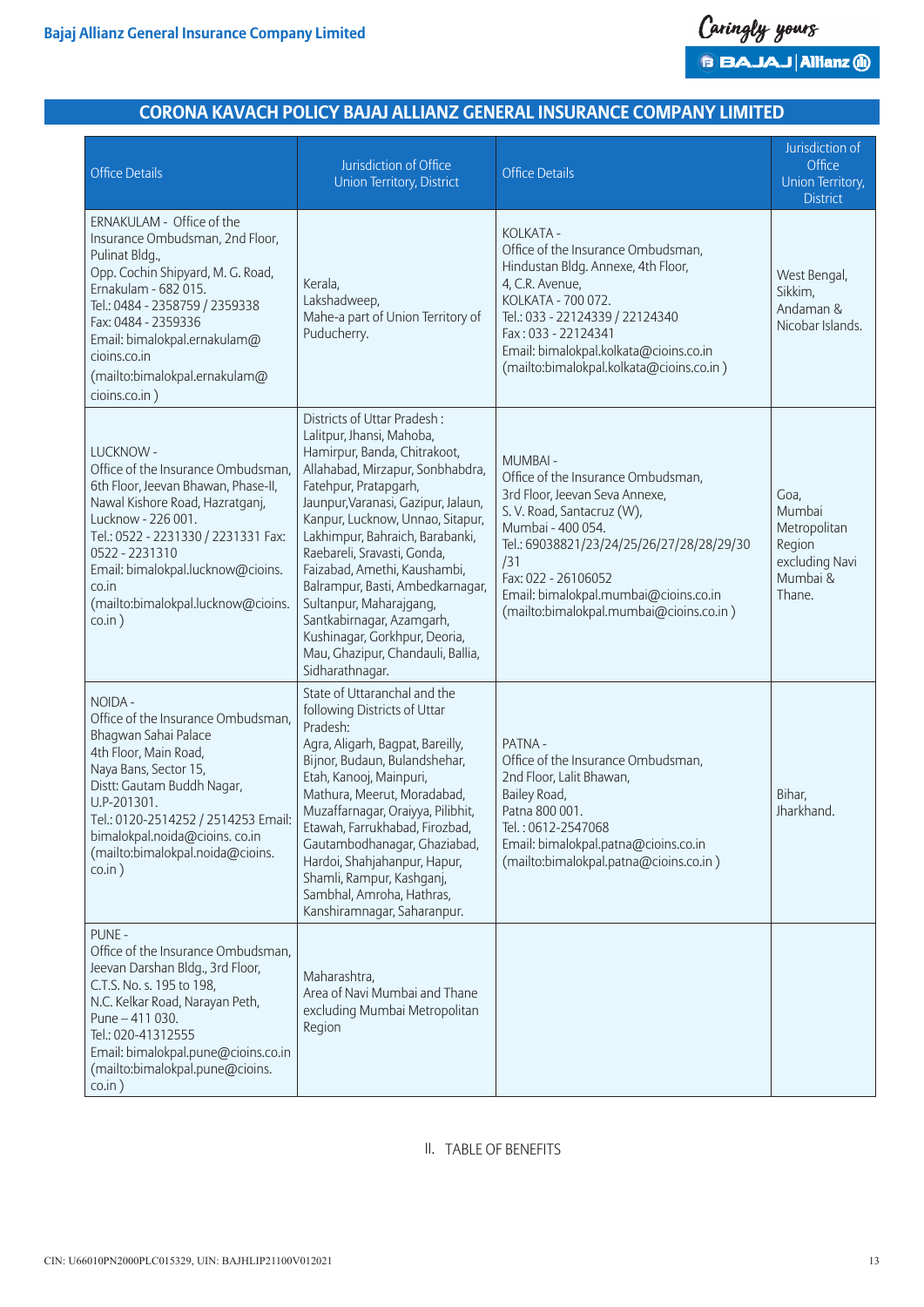| Name                            | Covid Standard Health Pol icy, [ Bajaj Allianz General Insurance Company Limited]                                                                                                                                                                                                                                                                                                                                                                                                                                                               |
|---------------------------------|-------------------------------------------------------------------------------------------------------------------------------------------------------------------------------------------------------------------------------------------------------------------------------------------------------------------------------------------------------------------------------------------------------------------------------------------------------------------------------------------------------------------------------------------------|
| Product Type                    | Individual/ Floater                                                                                                                                                                                                                                                                                                                                                                                                                                                                                                                             |
| Category of Cover               | Indemnity/Benefit                                                                                                                                                                                                                                                                                                                                                                                                                                                                                                                               |
| Sum insured                     | Rs 50,000/- (Fifty Thousand) to 5,00,000- (Five Lakh) (in the multiples of fifty thousand)<br>On Individual basis - SI shall apply to each individual family member<br>On Floater basis - SI shall apply to the entire family                                                                                                                                                                                                                                                                                                                   |
| <b>Policy Period</b>            | Three and Half Months (3 1/2 months), Six and Half Months (61/2 months), Nine and Half Months (9 1/2<br>months) including waiting period.                                                                                                                                                                                                                                                                                                                                                                                                       |
| Eligibility                     | Policy can be availed by persons between the age of 18 years up to 65 years as Proposer. Proposer with<br>higher age can obtain policy for family, without covering self.<br>Maximum Entry Age- 65 Years<br>Policy can be availed for Self and the following family members<br>i. Legally wedded spouse.<br>ii. Parents and Parents-in-law.<br>iii. Dependent Children (i.e. natural or legally adopted) between the day 1 of age to 25 years. If the child<br>above 18 years of age is financially independent, he or she shall be ineligible. |
| <b>Hospitalization Expenses</b> | Medical Expenses of Hospitalization for Covid for a minimum period of 24 consecutive hours only shall<br>be admissible                                                                                                                                                                                                                                                                                                                                                                                                                          |
| Pre Hospitalization             | For 15 days prior to the date of hospitalization/home care treatment                                                                                                                                                                                                                                                                                                                                                                                                                                                                            |
| Post Hospitalization            | For 30 days from the date of discharge from the hospital/completion of home care treatment                                                                                                                                                                                                                                                                                                                                                                                                                                                      |
| Sub-limits                      | Hospital Daily Cash: 0.5% of Sum Insured per day subject to maximum of 15 days in a policy period for<br>every insured member<br>Home care treatment: Maximum up to 14 days per incident                                                                                                                                                                                                                                                                                                                                                        |
| <b>AYUSH</b>                    | Medical Expenses incurred for Inpatient Care treatment for Covid under Ayurveda, Yoga and<br>Naturopathy, Unani, Siddha and Homeopathy systems of medicines shall be covered upto sum insured<br>during the Policy period as specified in the policy schedule.                                                                                                                                                                                                                                                                                  |
| Home Care Treatment<br>Expenses | The Company shall indemnify costs of treatment incurred by the Insured person on availing treatment<br>at home for Covid on Positive diagnosis of Covid in a government authorized diagnostic centre<br>maximum up to 14 days per incident, which in the normal course would require care and treatment at<br>a hospital but is actually taken while confined at home subject to policy terms and conditions.                                                                                                                                   |

Annexure-A

#### List I - Items for which coverage is not available in the policy

| Sr.No.         | <b>Item</b>                                                   |
|----------------|---------------------------------------------------------------|
|                | <b>BABY FOOD</b>                                              |
| $\overline{2}$ | <b>BABY UTILITIES CHARGES</b>                                 |
| 3              | <b>BEAUTY SERVICES</b>                                        |
| $\overline{4}$ | <b>BELTS/BRACES</b>                                           |
| 5              | <b>BUDS</b>                                                   |
| 6              | COLD PACK/HOT PACK                                            |
| 7              | <b>CARRY BAGS</b>                                             |
| 8              | <b>EMAIL I INTERNET CHARGES</b>                               |
| 9              | FOOD CHARGES (OTHER THAN PATIENT's DIET PROVIDED BY HOSPITAL) |
| 10             | <b>LEGGINGS</b>                                               |
| 11             | <b>LAUNDRY CHARGES</b>                                        |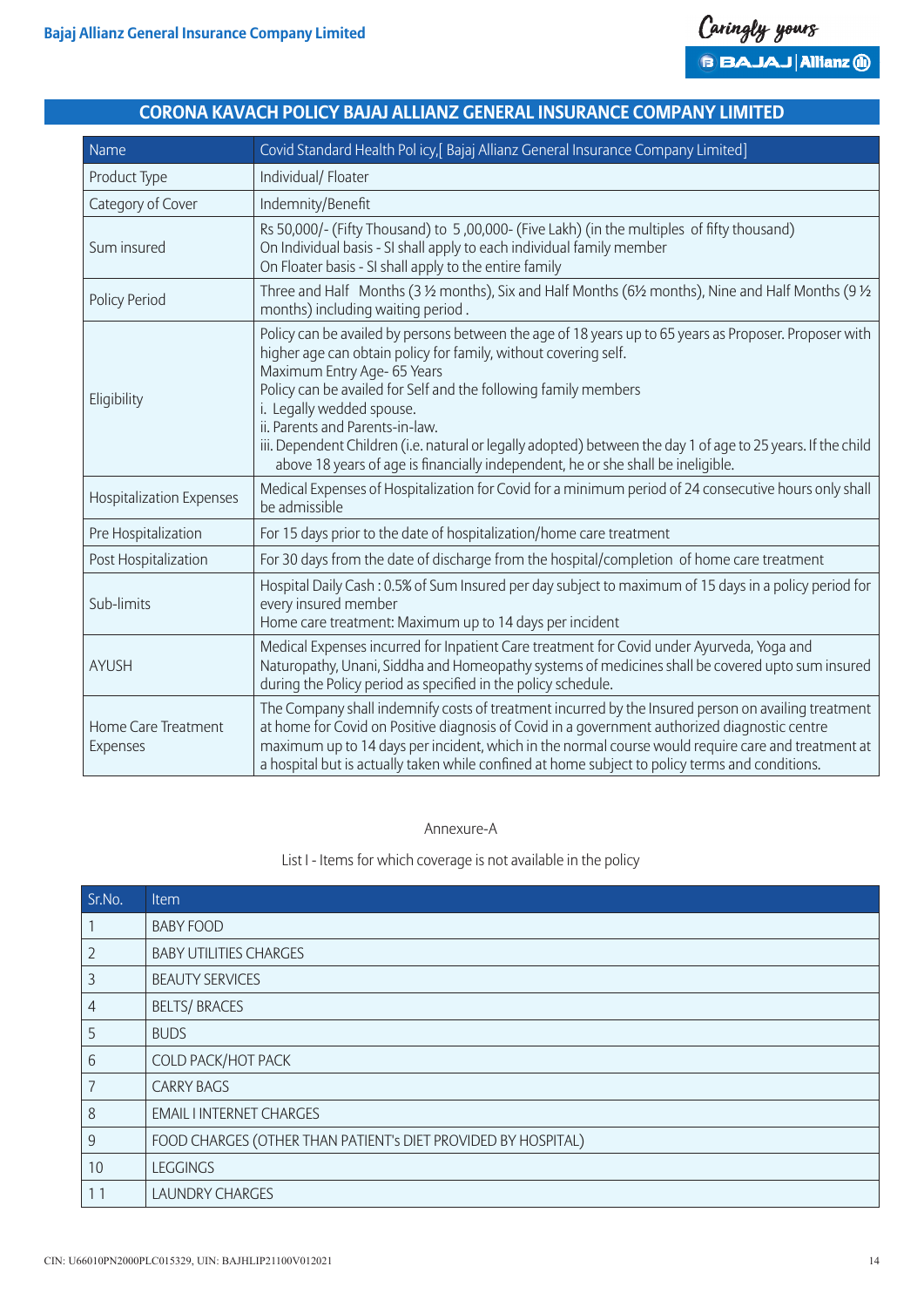| Sr.No. | <b>Item</b>                                                                                          |
|--------|------------------------------------------------------------------------------------------------------|
| 12     | <b>MINERAL WATER</b>                                                                                 |
| 13     | <b>SANITARY PAD</b>                                                                                  |
| 14     | <b>TELEPHONE CHARGES</b>                                                                             |
| 15     | <b>GUEST SERVICES</b>                                                                                |
| 16     | <b>CREPE BANDAGE</b>                                                                                 |
| 17     | <b>DIAPER OF ANY TYPE</b>                                                                            |
| 18     | <b>EYELET COLLAR</b>                                                                                 |
| 19     | <b>SLINGS</b>                                                                                        |
| 20     | BLOOD GROUPING AND CROSS MATCHING OF DONORS SAMPLES                                                  |
| 21     | SERVICE CHARGES WHERE NURSING CHARGE ALSO CHARGED                                                    |
| 22     | <b>TELEVISION CHARGES</b>                                                                            |
| 23     | <b>SURCHARGES</b>                                                                                    |
| 24     | ATTENDANT CHARGES                                                                                    |
| 25     | EXTRA DIET OF PATIENT (OTHER THAN THAT WHICH FORMS PART OF BED CHARGE)                               |
| 26     | <b>BIRTH CERTIFICATE</b>                                                                             |
| 27     | <b>CERTIFICATE CHARGES</b>                                                                           |
| 28     | <b>COURIER CHARGES</b>                                                                               |
| 29     | CONVEYANCE CHARGES                                                                                   |
| 30     | MEDICAL CERTIFICATE                                                                                  |
| 31     | <b>MEDICAL RECORDS</b>                                                                               |
| 32     | PHOTOCOPIES CHARGES                                                                                  |
| 33     | <b>MORTUARY CHARGES</b>                                                                              |
| 34     | <b>WALKING AIDS CHARGES</b>                                                                          |
| 35     | SPIROMETRE                                                                                           |
| 36     | <b>STEAM INHALER</b>                                                                                 |
| 37     | <b>ARMS LING</b>                                                                                     |
| 38     | <b>THERMOMETER</b>                                                                                   |
| 39     | <b>CERVICAL COLLAR</b>                                                                               |
| 40     | <b>SPLINT</b>                                                                                        |
| 41     | <b>DIABETIC FOOT WEAR</b>                                                                            |
| 42     | KNEE BRACES (LONG/ SHORT/ HINGED)                                                                    |
| 43     | KNEE IMMOBILIZER/SHOULDER IMMOBILIZER                                                                |
| 44     | LUMBO SACRAL BELT                                                                                    |
| 45     | NIMBUS BED OR WATER OR AIR BED CHARGES                                                               |
| 46     | AMBULANCE COLLAR                                                                                     |
| 47     | AMBULANCE EQUIPMENT                                                                                  |
| 48     | ABDOMINAL BINDER                                                                                     |
| 49     | PRIVATE NURSES CHARGES- SPECIAL NURSING CHARGES                                                      |
| 50     | <b>SUGAR FREE TABLETS</b>                                                                            |
| 51     | CREAMS POWDERS LOTIONS (Toiletries are not payable, only prescribed medical pharmaceuticals payable) |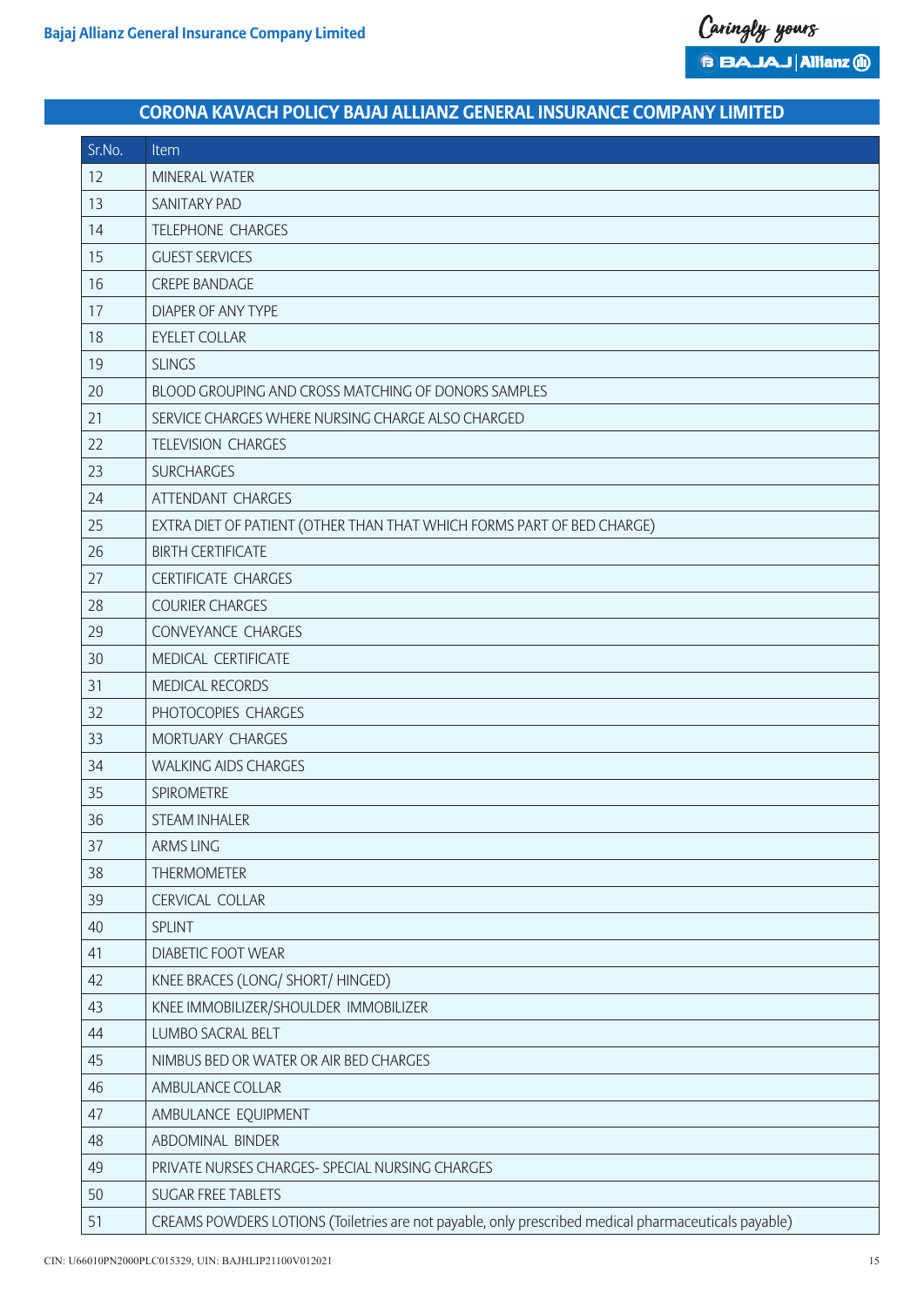| Sr.No. | <b>Item</b>                                                                   |
|--------|-------------------------------------------------------------------------------|
| 52     | <b>ECG ELECTRODES</b>                                                         |
| 53     | ANY KIT WITH NO DETAILS MENTIONED [DELIVERY KIT, ORTHOKIT, RECOVERY KIT, ETC] |
| 54     | KIDNEY TRAY                                                                   |
| 55     | <b>OUNCE GLASS</b>                                                            |
| 56     | PELVIC TRACTION BELT                                                          |
| 57     | <b>PAN CAN</b>                                                                |
| 58     | <b>TROLLY COVER</b>                                                           |
| 59     | UROMETER, URINE JUG                                                           |

List II - Items that are to be subsumed into Room Charges

| Sr.No.         | Item                                            |
|----------------|-------------------------------------------------|
| $\mathbf{1}$   | BABY CHARGES (UNLESS SPECIFIED/INDICATED)       |
| 2              | <b>HAND WASH</b>                                |
| 3              | <b>CRADLE CHARGES</b>                           |
| 4              | <b>COMB</b>                                     |
| 5              | EAU-DE-COLOGNE I ROOM FRESHNERS                 |
| 6              | <b>GOWN</b>                                     |
| $\overline{7}$ | <b>SLIPPERS</b>                                 |
| 8              | <b>TISSUE PAPER</b>                             |
| $\mathsf 9$    | <b>TOOTH PASTE</b>                              |
| 10             | <b>TOOTH BRUSH</b>                              |
| 11             | <b>BED PAN</b>                                  |
| 12             | <b>FLEXI MASK</b>                               |
| 13             | <b>HAND HOLDER</b>                              |
| 14             | SPUTUM CUP                                      |
| 15             | <b>DISINFECTANT LOTIONS</b>                     |
| 16             | <b>LUXURY TAX</b>                               |
| 17             | <b>HVAC</b>                                     |
| 18             | <b>HOUSE KEEPING CHARGES</b>                    |
| 19             | AIR CONDITIONER CHARGES                         |
| 20             | <b>IM IV INJECTION CHARGES</b>                  |
| 21             | <b>CLEAN SHEET</b>                              |
| 22             | BLANKET/WARMER BLANKET                          |
| 23             | <b>ADMISSION KIT</b>                            |
| 24             | <b>DIABETIC CHART CHARGES</b>                   |
| 25             | DOCUMENTATION CHARGES I ADMINISTRATIVE EXPENSES |
| 26             | <b>DISCHARGE PROCEDURE CHARGES</b>              |
| 27             | <b>DAILY CHART CHARGES</b>                      |
| 28             | <b>ENTRANCE PASS I VISITORS PASS CHARGES</b>    |
| 29             | EXPENSES RELATED TO PRESCRIPTION ON DISCHARGE   |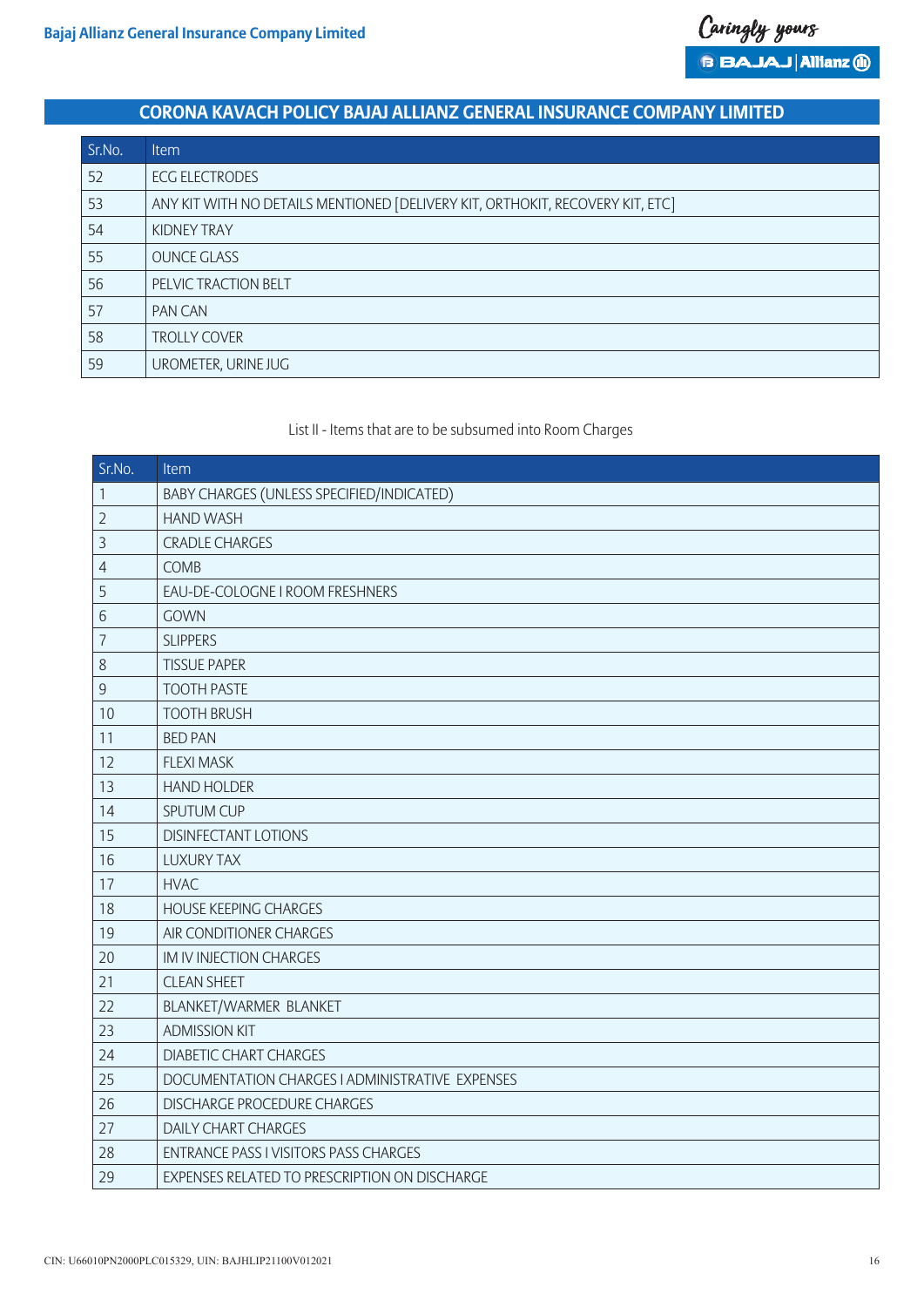

| Sr.No. | <b>Item</b>                                         |
|--------|-----------------------------------------------------|
| 30     | FILE OPENING CHARGES                                |
|        | INCIDENTAL EXPENSES I MISC. CHARGES (NOT EXPLAINED) |
| 32     | PATIENT IDENTIFICATION BAND I NAME TAG              |
| 33     | PULSEOXYMETER CHARGES                               |

### List Ill - Items that are to be subsumed into Procedure Charges

| Sr.No.         | <b>Item</b>                                        |
|----------------|----------------------------------------------------|
| 1              | HAIR REMOVAL CREAM                                 |
| $\overline{2}$ | DISPOSABLES RAZORS CHARGES (for site preparations) |
| $\mathsf{3}$   | <b>EYE PAD</b>                                     |
| $\overline{4}$ | <b>EYE SHEILD</b>                                  |
| 5              | <b>CAMERA COVER</b>                                |
| 6              | DVD, CD CHARGES                                    |
| $\overline{7}$ | <b>GAUSE SOFT</b>                                  |
| 8              | <b>GAUZE</b>                                       |
| $\mathsf g$    | WARD AND THEATRE BOOKING CHARGES                   |
| 10             | ARTHROSCOPY AND ENDOSCOPY INSTRUMENTS              |
| 11             | MICROSCOPE COVER                                   |
| 12             | SURGICAL BLADES, HARMONICSCALPEL, SHAVER           |
| 13             | <b>SURGICAL DRILL</b>                              |
| 14             | <b>EYE KIT</b>                                     |
| 15             | <b>EYE DRAPE</b>                                   |
| 16             | <b>X-RAY FILM</b>                                  |
| 17             | <b>BOYLES APPARATUS CHARGES</b>                    |
| 18             | <b>COTTON</b>                                      |
| 19             | <b>COTTON BANDAGE</b>                              |
| 20             | <b>SURGICAL TAPE</b>                               |
| 21             | <b>APRON</b>                                       |
| 22             | <b>TORNIQUET</b>                                   |
| 23             | ORTHOBUNDLE, GYNAEC BUNDLE                         |

### List IV - Items that are to be subsumed into costs of treatment

| Sr.No. | <b>Item</b>                                              |
|--------|----------------------------------------------------------|
|        | ADMISSION/REGISTRATION CHARGES                           |
|        | HOSPITALISATION FOR EVALUATION/ DIAGNOSTIC PURPOSE       |
|        | URINE CONTAINER                                          |
|        | BLOOD RESERVATION CHARGES AND ANTE NATAL BOOKING CHARGES |
|        | <b>BIPAP MACHINE</b>                                     |
| 6      | CPAP/ CAPO EQUIPMENTS                                    |
|        | <b>INFUSION PUMP- COST</b>                               |
| 8      | HYDROGEN PEROXIDE\SPIRIT\ DISINFECTANTS ETC              |